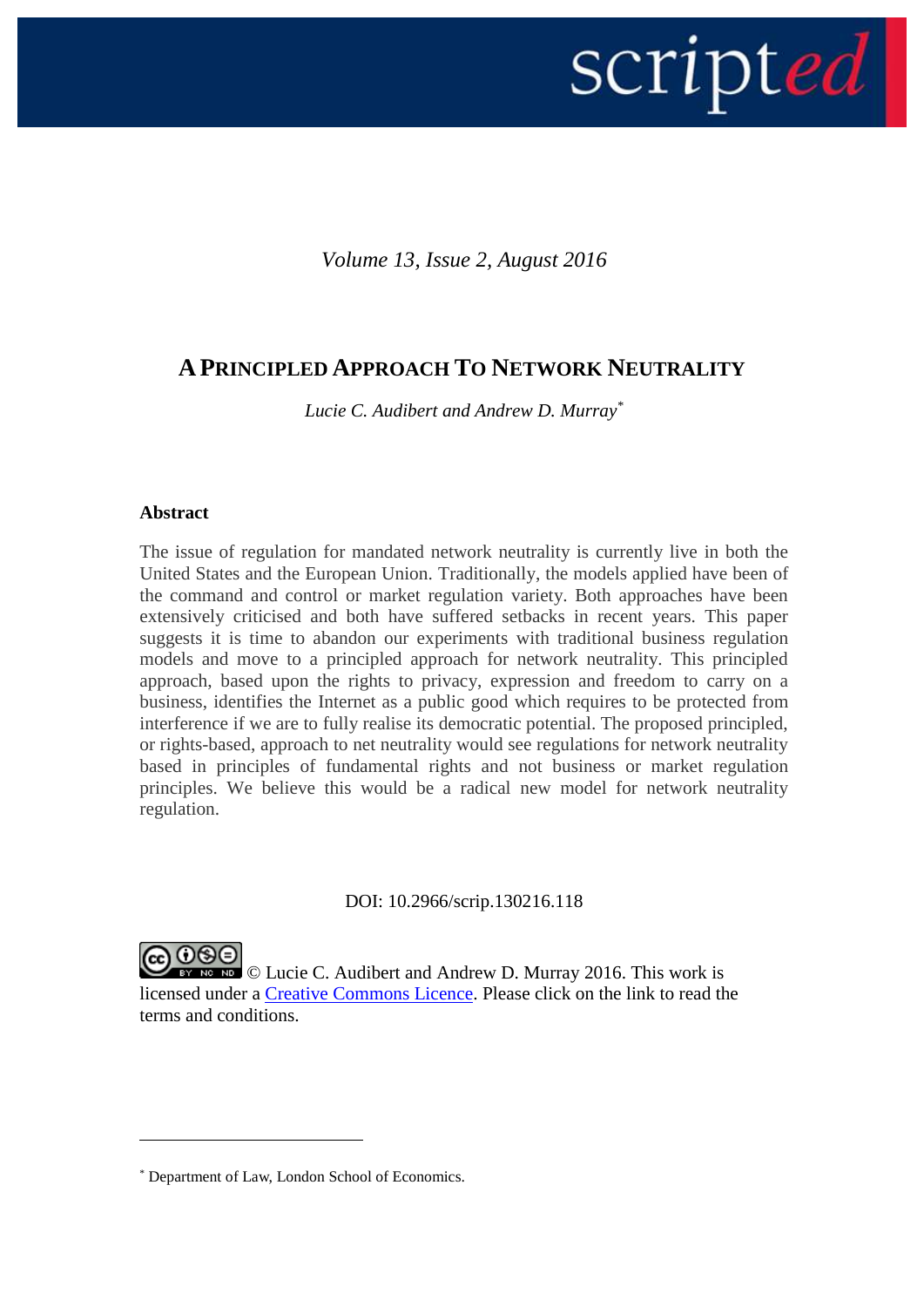#### **1. Introduction**

1

The Internet is much more than a platform to post pictures of cute cats and silly videos. It has vital democratic and cultural functions<sup>1</sup> and should be considered a public good to which open and free access is a fundamental right.<sup>2</sup> The development of technologies such as intelligent routers and smart protocols, however, have led to telecommunications companies developing the capacity to manage their network for quality of service (QoS) purposes. The customer has driven much of the demand for this. As we make greater and more intensive demands upon our digital telecommunications network, the operators of that network have been driven by QoS requirements. The extensive demand that high definition video on demand (VoD) makes on network capacity<sup>3</sup> has led to tussles between Netflix, the leading provider of such content, and some network providers.<sup>4</sup> In addition greater demand for services with little latency tolerance such as Voice over Internet Protocol (VoIP) put pressure on telecommunications providers to offer high  $QoS$ <sup>5</sup>. As Pujolle and Gaïti observe:

As user needs are becoming increasingly various, demanding and customised, IP networks and more generally telecommunication networks have to evolve in order to satisfy these requirements. That is, a network has to integrate more quality of service, mobility, dynamicity, service adaptation, etc. This evolution will make users satisfied, but it will surely create more complexity in the network generating difficulties in the control process.<sup>6</sup>

Such QoS systems run counter to the core network principle of end-to-end communications, whereby the intelligence of the network lies only at the two ends of a particular communication, rather than in the route it takes to get from one end to the

<sup>1</sup> On the democratic function of the Internet, see E Laidlaw, *Regulating Speech in Cyberspace Gatekeepers, Human Rights and Corporate Responsibility* (Cambridge: CUP, 2015); L Dahlberg and E Siapera (eds) *Radical Democracy and the Internet: Interrogating Theory and Practice* (London: MacMillan, 2007). On the Internet and culture, see T Streeter, *The Net Effect: Romanticism, Capitalism, and the Internet* (New York: NYU Press, 2010); B Danet and SC Herring (eds) *The Multilingual Internet: Language, Culture, and Communication Online* (Oxford: OUP, 2007).

<sup>2</sup> See Laidlaw, *ibid*. See also N Lucchi, "Access to Network Services and Protection of Constitutional Rights: Recognizing the Essential Role of Internet Access for the Freedom of Expression" (2011) 19 Cardozo Journal of International and Comparative Law 645.

<sup>3</sup> According to data analysts Sandline, Netflix accounted for 36.5% of all downstream Internet bandwidth during peak periods in North America for March 2015. In same time period, YouTube accounted for 15.6% of downstream Internet traffic, web browsing was 6%, Facebook was 2.7%, Amazon Instant Video was 2.0% and Hulu was 1.9%. See T Spangler, "Netflix Bandwidth Usage Climbs to Nearly 37% of Internet Traffic at Peak Hours" (*Variety* 28 May 2015).

<sup>4</sup> Netflix Media Center, "Netflix Applauds Appeals Court Ruling on Net Neutrality" (14 June 2016) available at [https://media.netflix.com/en/press-releases/netflix-applauds-appeals-court-ruling-on-net](https://media.netflix.com/en/press-releases/netflix-applauds-appeals-court-ruling-on-net-neutrality)[neutrality](https://media.netflix.com/en/press-releases/netflix-applauds-appeals-court-ruling-on-net-neutrality) (accessed 12 Aug 16); J Brodkin, "Cable group: Net neutrality rules for Netflix! (But not for us)" (*Ars Technica*, 28 March 2016) available at [http://arstechnica.com/business/2016/03/cable-group](http://arstechnica.com/business/2016/03/cable-group-net-neutrality-rules-for-netflix-but-not-for-us/)[net-neutrality-rules-for-netflix-but-not-for-us/](http://arstechnica.com/business/2016/03/cable-group-net-neutrality-rules-for-netflix-but-not-for-us/) (accessed 12 Aug 16).

<sup>5</sup> K Gonia, SANS Institute Reading Room, "Latency and QoS for Voice over IP" (2004) available at <https://www.sans.org/reading-room/whitepapers/voip/latency-qos-voice-ip-1349> (accessed 12 Aug 16).

<sup>6</sup> G Pujolle and D Gaïti, "Intelligent Routers and Smart Protocols" in FA Aagesen, C Anutariya and V Wuwongse (eds) *Intelligence in Communications Systems* (London: Springer, 1998).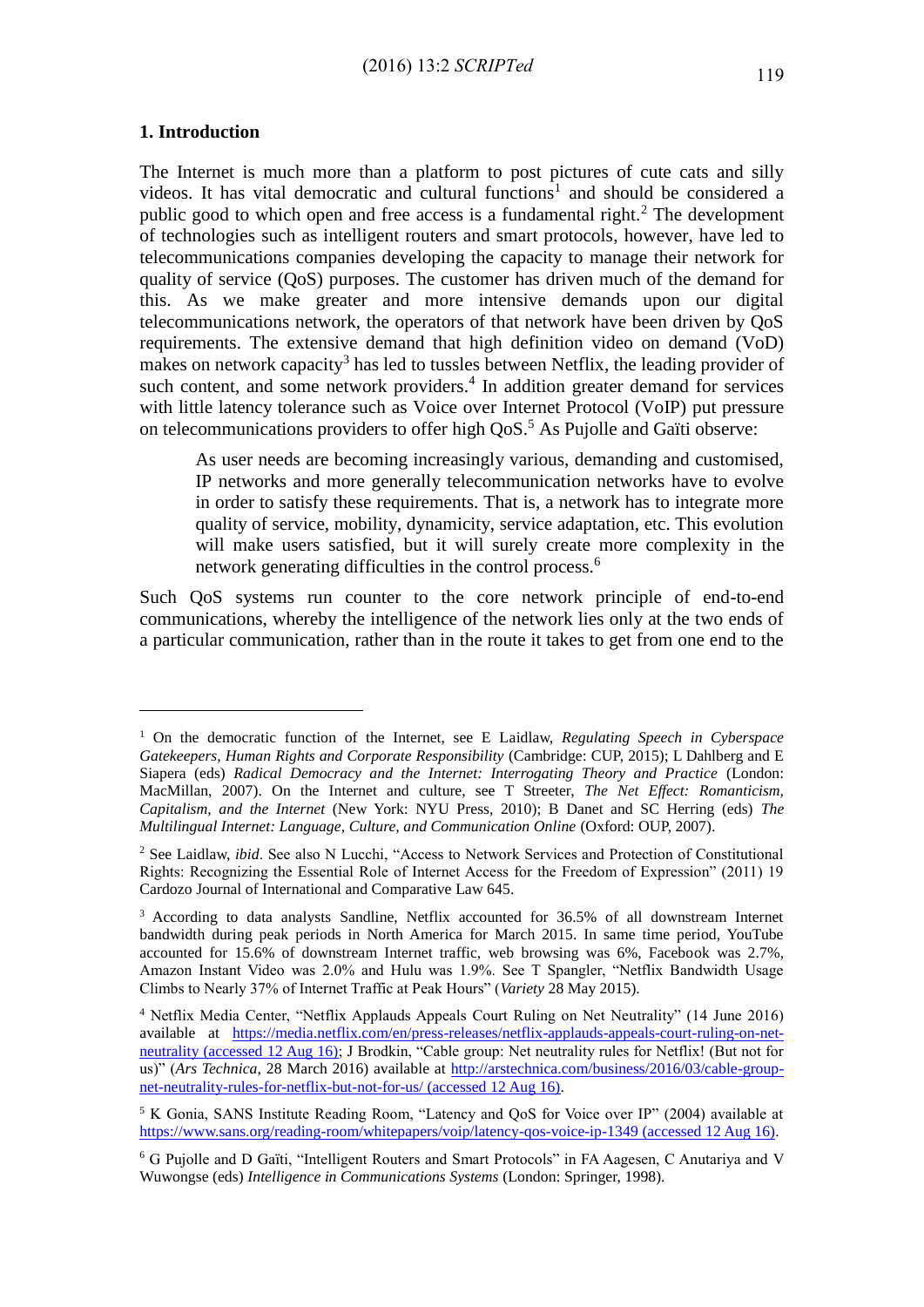other.<sup>7</sup> This concept has become embedded into the cultural and then legal concept of 'net neutrality', which dictates that "data packets on the Internet should be moved impartially, without regard to content, destination or source",<sup>8</sup> and so risk endangering the open character of the Internet.

Against this backdrop, mandating network neutrality through regulation is seen as crucial to the protection of fundamental human rights and to ensure fair competition and innovation. Proponents of such regulation argue that it promotes freedom and enhances network access.<sup>9</sup> Although there are many, especially in the telecommunications industry, who continue to question the value of mandated network neutrality, the mainstream literature in regulation and governance has moved towards its acceptance.<sup>10</sup> The question is no longer should we regulate to protect net neutrality, but how should we do it? This paper proposes a new approach, one which departs from the institutionalist command and control, and competition-based approaches, which up to this point have been the dominant models, applied in the United States and the European Union. We recommend a new model: a principled approach. Before then though we begin by examining the current institutionalist approaches.

# **2. The Institutionalist Approach to Net Neutrality**

The net neutrality debate began in the United States when high-profile proponents of mandated network neutrality, including Professor Lawrence Lessig, Professor Sir Tim Berners-Lee, Professor Tim Wu, and Craigslist founder Craig Newmark supported a proposal for a federal net neutrality  $law<sup>11</sup>$ . This movement met some degree of success when, in 2006, Senators Byron Dorgan and Olympia Snowe introduced the Internet Freedom Preservation Bill (or Dorgan-Snowe Bill)<sup>12</sup> which sought to legally enshrine the principle of net neutrality. The Bill though quickly became bogged down amid claims from the telecommunications industry that Dorgan-Snowe was disproportionate as there was no evidence that industry self-regulation was failing, that its effect would be to protect Internet giants like Microsoft, Google, Yahoo! and eBay rather than their customers and that it would deter investment by telecoms companies in high-speed data networks as they would not be able to recover their costs. The Bill fizzled out in summer 2006 when it failed to clear a congressional

<u>.</u>

<sup>7</sup> JH Saltzer, DP Reed and DD Clark, "End-to-end arguments in system design" (1984) 2 *ACM Transactions on Computer Systems* 277-288.

<sup>8</sup> A Murray, *Information Technology Law: The Law and Society 3ed*, (Oxford: OUP, 2016) 26.

<sup>9</sup> T Wu, "Network Neutrality, Broadband Discrimination", (2003) 2 *Journal of Telecommunications and High Technology Law* 141-179.

<sup>10</sup> C Marsden, *Net Neutrality* (Bloomsbury, London 2010); T Wu, *The Master Switch* (London: Atlantic, 2012); L Belli and P De Filippi (eds) *Net Neutrality Compendium: Human Rights, Free Competition and the Future of the Internet* (London: Springer, 2015).

<sup>&</sup>lt;sup>11</sup> T Wu and L Lessig, "Ex Parte Submission in CS Docket No. 02-52" (22 August 2003) available at [http://www.savetheinternet.com/sites/default/files/resources/wu\\_lessig\\_fcc.pdf](http://www.savetheinternet.com/sites/default/files/resources/wu_lessig_fcc.pdf) (accessed 12 Aug 16); T Berners-Lee, "Net Neutrality: This is serious" (21 June 2006) available at [http://dig.csail.mit.edu/breadcrumbs/node/144;](http://dig.csail.mit.edu/breadcrumbs/node/144) C Newmark, "Keep the Internet neutral, fair and free" (*CNN*, 20 October 2006) available at <http://edition.cnn.com/2006/US/06/09/newmark.internet/index.html> (accessed 12 Aug 16).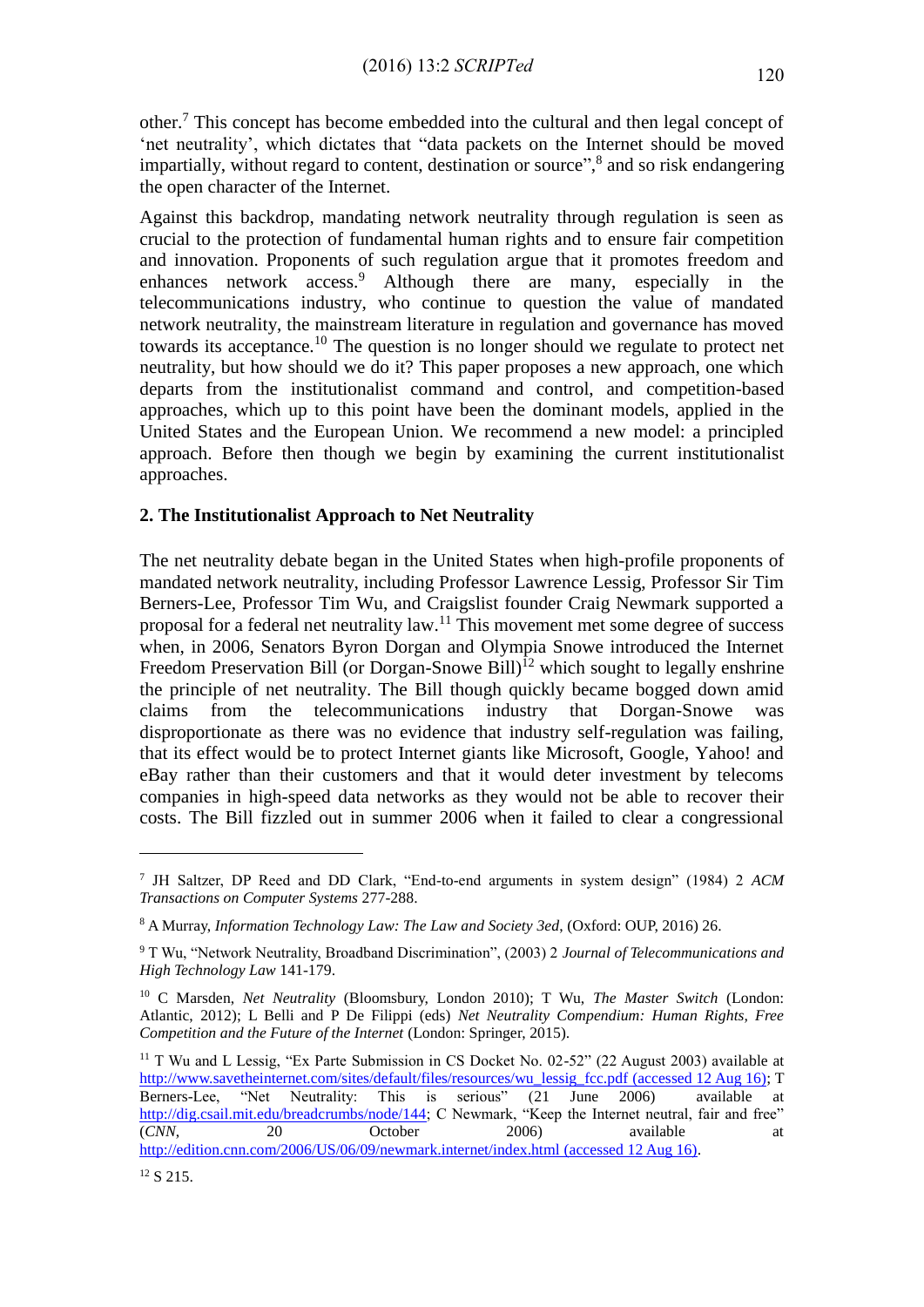vote, a fate that also befell the Internet Freedom Preservation Bill of 2008.<sup>13</sup> Undeterred, the campaigners continued to press for action.

#### *2. 1. Command and Control*

In 2007, it became apparent that one of the giant US cable companies, Comcast, was interfering with the ability of their cable modem customers to access BitTorrent services by resetting services that used BitTorrent packets. They were doing this as a traffic management tool to prevent BitTorrent using up all available upstream bandwidth to the detriment of other customers. They were referred to the Federal Communications Commission (FCC) by two public advocacy groups, Free Press and Public Knowledge. The complaint stated that Comcast's actions violated the FCC Internet Policy Statement, particularly violating the statement's principle that "consumers are entitled to access the lawful Internet content of their choice . . . [and] to run applications and use services of their choice". Comcast defended its interference as necessary intervention to manage scarce network capacity. In August 2008 the FCC published the results of its investigation. They found that Comcast's bandwidth management methods contravened federal policy by "significantly impeding consumers' ability to access the content and use the applications of their choice". <sup>14</sup> By the time the order was issued, Comcast had adopted new management methods and, as a result, the order effectively only required Comcast to disclose the details of those new methods and their implementation. Comcast agreed to comply with the order but also filed for review in the District of Columbia Circuit of the US Court of Appeals, claiming (among other things) that the FCC did not have jurisdiction over its network management methods.

Buoyed by their initial success in regulating Comcast, the FCC decided to seek public input on a new set of draft rules that would codify and supplement existing principles to safeguard Internet openness. After holding a series of reviews and public meetings, the FCC adopted the *Open Internet Report and Order* in December 2010.<sup>15</sup> The order, which took effect on 20 November 2011, established three basic open Internet rules designed to preserve the free and open Internet. These are: (1) Transparency broadband providers must disclose information regarding their network management practices, performance and the commercial terms of their broadband services; (2) No blocking—fixed broadband providers (such as DSL, cable modem or fixed wireless providers) may not block lawful content, applications, services or non-harmful devices, and mobile broadband providers may not block lawful websites, or applications that compete with their voice or video telephony services; and (3) No unreasonable discrimination—fixed broadband providers may not unreasonably discriminate in transmitting lawful network traffic over a consumer's broadband Internet access service. Unreasonable discrimination of network traffic could take the form of particular services or websites appearing slower or degraded in quality.

<u>.</u>

<sup>13</sup> HR 3458.

<sup>14</sup> *In re Formal Complaint of Free Press & Public Knowledge Against Comcast Corporation for Secretly Degrading Peer-to-Peer Applications* 23 FCCR 13,028 at 13,054 (2008).

<sup>15</sup> Federal Communications Commission, "Preserving the Open Internet; Final Rule" 76 (185) *Federal Register* 59192 (2011).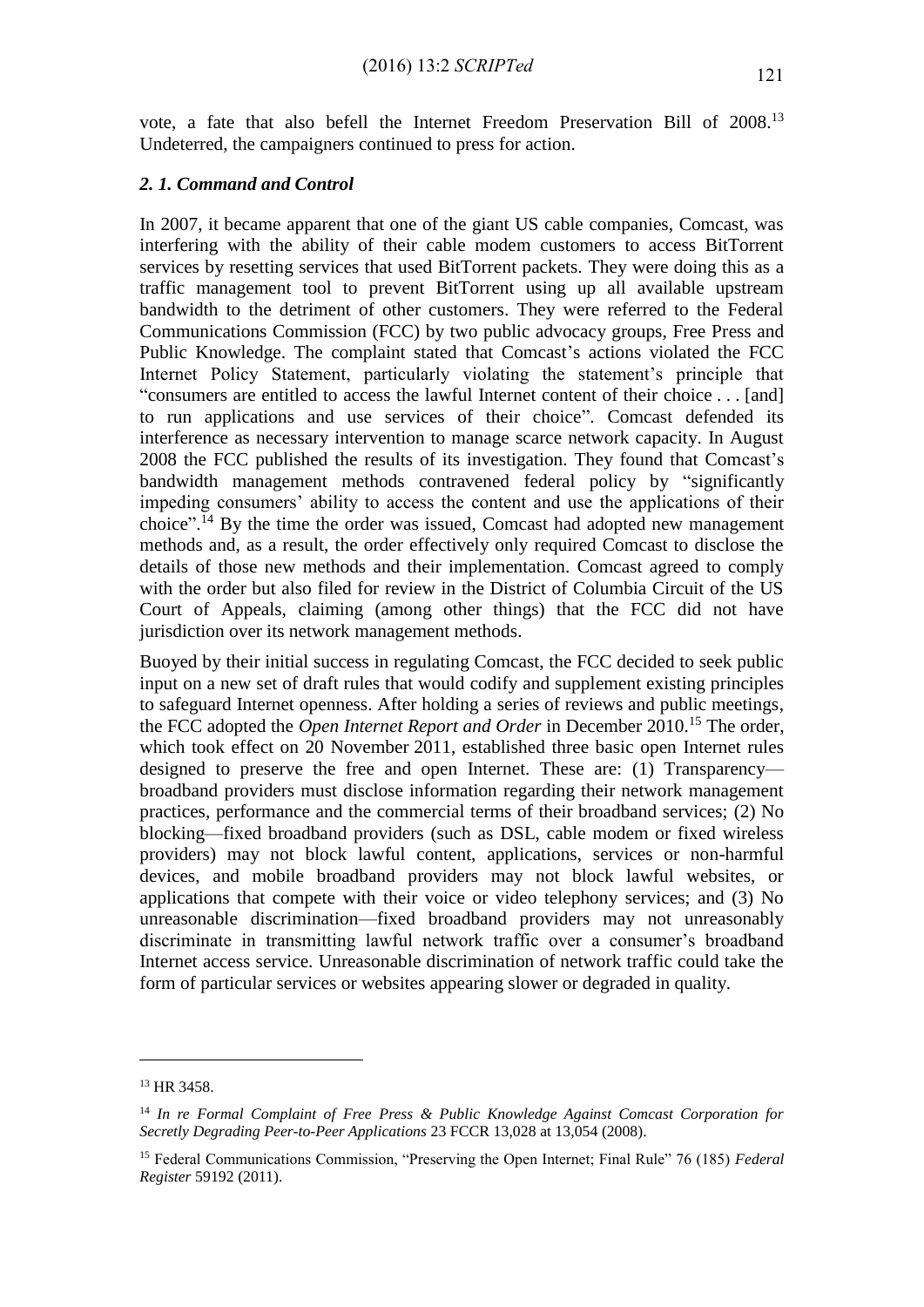While the FCC had been busy doing this the appeal in *Comcast* had been heard by the United States Court of Appeals for the District of Columbia. In April 2010, the court vacated the FCC's order, holding that the FCC had no authority over Comcast's Internet service because "the Commission had failed to tie its assertion of ancillary authority over Comcast's Internet service to any 'statutorily mandated responsibility'". <sup>16</sup> In essence, the FCC had been found to have acted *ultra vires* as they had no mandate or authority to interfere with network management capability as such interference was not ancillary to their primary statutory role. This decision suggests that any attempt to actually enforce the *Open Internet Report and Order* would be fruitless as applying *Comcast*, the FCC have no authority to intervene in network and traffic management. If this were true, the *Open Internet Report and Order* becomes merely a guideline, not an order; however, things are not so clear-cut. It has been noted by one commentator that "the impact of this decision on the FCC's ability to regulate broadband services and implement its broadband policy goals remains unclear"<sup>17</sup> while the then FCC Chairman Julius Genachowski commented in April 2010: "The court decision earlier this week does not change our broadband policy goals, or the ultimate authority of the FCC to act to achieve those goals. The court did not question the FCC's goals; it merely invalidated one technical, legal mechanism for broadband policy chosen by prior Commissions."<sup>18</sup> The Chairman made this statement while announcing the next stage of the FCC's broadband, including net neutrality, policy which included the adoption of the Open Internet Order. As may therefore have been expected, the efficacy of the *Open Internet Report and Order* was immediately challenged by a number of telecommunications companies, including Verizon and MetroPCS.<sup>19</sup> All these challenges were eventually consolidated into a single review before the US Court of Appeals for the Circuit of the District of Columbia.<sup>20</sup> In the consolidated action, the telecommunications companies argued that the *Comcast* decision rendered the FCC Open Internet Order *ultra vires* and in the alternative that it interfered with their First Amendment rights.

The Court issued its ruling in January  $2014<sup>21</sup>$  The Court began by framing its terms of reference: "our task as a reviewing court is not to assess the wisdom of the Open Internet Order regulations, but rather to determine whether the Commission has demonstrated that the regulations fall within the scope of its statutory grant of authority."<sup>22</sup> The Court then broke the Order up into its constituent parts and either vacated or upheld each part. Applying *Comcast* (among other authorities) the Court found that an earlier decision of the FCC to classify broadband providers as

<sup>16</sup> *Comcast Corp. v FCC*, 600 F 3d 642, 661 (2010).

<sup>17</sup> AA Gilroy, *Access to Broadband Networks: The Net Neutrality Debate* Congressional Research Service R40616, 4 (16 April 2015). Available at [www.fas.org/sgp/crs/misc/R40616.pdf](http://www.fas.org/sgp/crs/misc/R40616.pdf) (accessed 12 Aug 16.

<sup>18</sup> FCC, *FCC Announces Broadband Action Agenda* (8 April 2010). Available at [http://hraunfoss.fcc.gov/edocs\\_public/attachmatch/DOC-297402A1.pdf](http://hraunfoss.fcc.gov/edocs_public/attachmatch/DOC-297402A1.pdf) (accessed 12 Aug 16).

<sup>19</sup> *Verizon v. FCC*, Case No. 11-1014 (D.C. Cir. January 20, 2011); *MetroPCS Communications et al. v. FCC*, Case No. 11-1016 (D.C. Cir. January 24, 2011).

<sup>20</sup> *Verizon Communications Inc. v. FCC* 740 F.3d 623 (D.C. Cir. 2014).

<sup>21</sup> *Ibid*.

<sup>22</sup> *Ibid,* 17.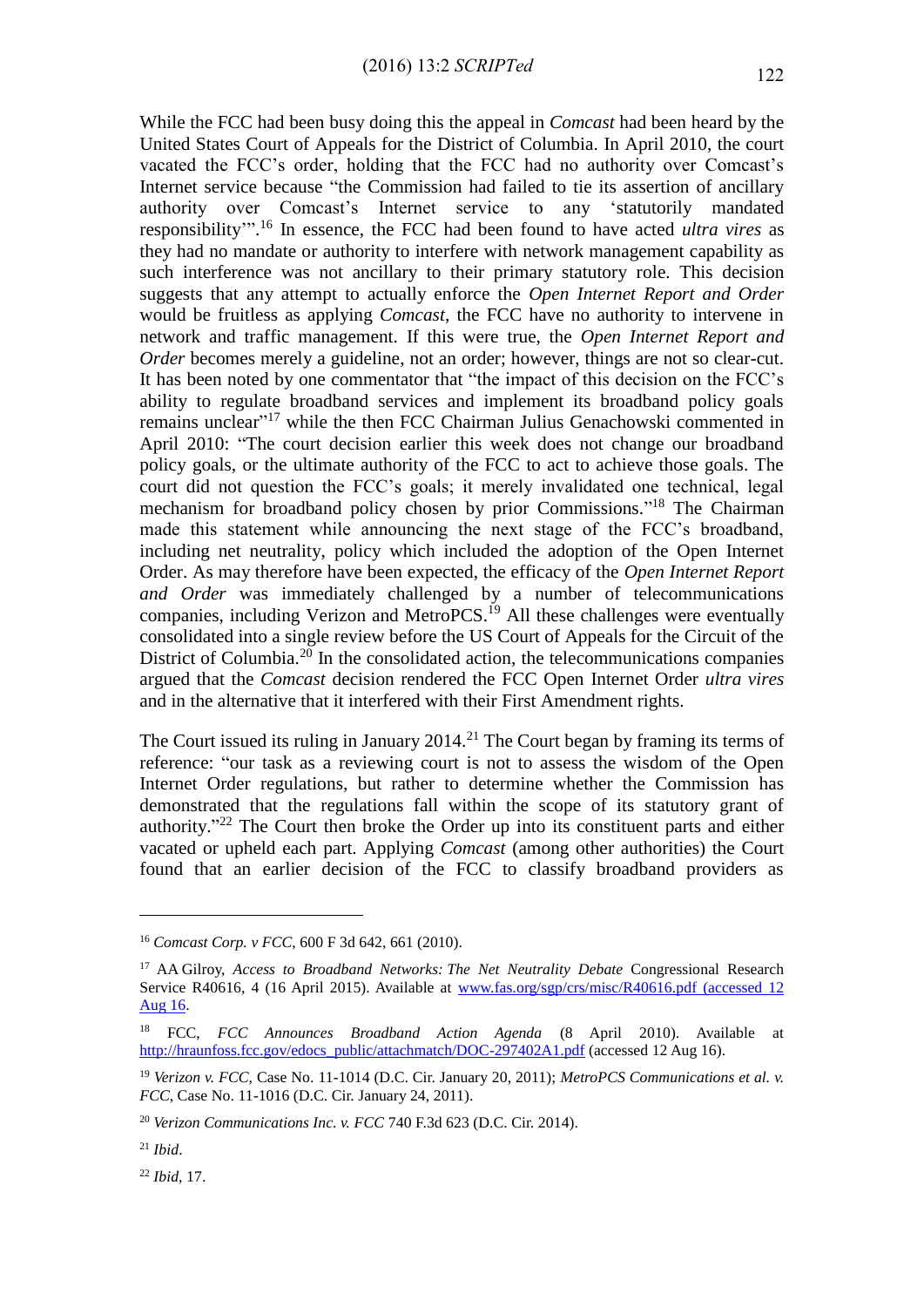"information services" and not "telecommunication services" meant that broadband service providers were not subject to so-called common carrier regulation under Title II of the Communications Act  $1934<sup>23</sup>$  The effect of this was to render invalid the provisions of the Open Internet Order on anti-discrimination and anti-blocking as "the Commission has failed to establish that the anti-discrimination and anti-blocking rules do not impose per se common carrier obligations." <sup>24</sup> The decision to vacate the key anti-blocking and anti-discrimination provisions gutted the Open Internet Order of its capacity to enshrine and protect net neutrality, leaving only the provision on transparency, but brought about quite unexpected consequences and the next round of attempts to enshrine net neutrality through regulation in the United States.

While the telecommunications companies reacted positively to the outcome of the case by making announcements that they would not seek to interfere with the customer Internet experience provided by an open Internet,<sup>25</sup> pressure was quickly brought to bear on the US Federal government by free Internet advocates. A petition was launched on the White House petitions site calling upon the Obama administration to "Restore Net Neutrality By Directing the FCC to Classify Internet Providers as 'Common Carriers'". It quickly received over 105,000 signatures.<sup>26</sup> In response, the White House replied that "preserving an open Internet is vital not just to the free flow of information, but also to promoting innovation and economic productivity", but cautioned that "the FCC is an independent agency" and therefore the President was not able to mandate the FCC to take any action.<sup>27</sup>

While the petition was open for signatures, the new FCC Chairman Tom Wheeler issued a statement responding to the *Verizon* decision. In this he stated that the FCC would not appeal the decision, but instead would establish new rules for transparency, non-discrimination, and anti-blocking, based on the decision.<sup>28</sup> With the petition quickly gathering signatories, the White House became fully engaged. Despite the fact that the President had no power to mandate the FCC, he leveraged political pressure when he made a statement calling upon the FCC to "implement the strongest possible rules to protect net neutrality" and setting out four bright line rules which he suggested "reflect the Internet you and I use every day, and that some ISPs already observe": no blocking, no throttling, increased transparency, and no paid prioritization.<sup>29</sup> On 26 February 2015 the FCC issued a new 2015 Open Internet Rules

<sup>23</sup> *Ibid,* 9.

<sup>24</sup> *Ibid* per Tatel CJ at 4.

 $25$  J Lowensohn, "Comcast, Verizon, and others promise net neutrality ruling won't hurt customers" (*The Verge*, 14 January 2014) Available at [www.theverge.com/2014/1/14/5309268/comcast-verizon](http://www.theverge.com/2014/1/14/5309268/comcast-verizon-and-others-promise-net-neutrality-ruling-wont-hurt)[and-others-promise-net-neutrality-ruling-wont-hurt](http://www.theverge.com/2014/1/14/5309268/comcast-verizon-and-others-promise-net-neutrality-ruling-wont-hurt) (accessed 12 Aug 16).

<sup>26</sup> (15 January 2014) available at [https://petitions.whitehouse.gov/petition/restore-net-neutrality](https://petitions.whitehouse.gov/petition/restore-net-neutrality-directing-fcc-classify-internet-providers-common-carriers)[directing-fcc-classify-internet-providers-common-carriers](https://petitions.whitehouse.gov/petition/restore-net-neutrality-directing-fcc-classify-internet-providers-common-carriers) (accessed 12 Aug 16).

<sup>27</sup> *Ibid*.

<sup>28</sup> FCC, *Statement by FCC Chairman Tom Wheeler on the FCC's Open Internet Rules* (19 February 2014). Available at [www.fcc.gov/document/statement-fcc-chairman-tom-wheeler-fccs-open-internet](http://www.fcc.gov/document/statement-fcc-chairman-tom-wheeler-fccs-open-internet-rules)[rules](http://www.fcc.gov/document/statement-fcc-chairman-tom-wheeler-fccs-open-internet-rules) (accessed 12 Aug 16).

<sup>29</sup> White House, *Net Neutrality: President Obama's Plan for a Free and Open Internet* (10 November 2014). Available at [www.whitehouse.gov/net-neutrality](http://www.whitehouse.gov/net-neutrality) (accessed 12 Aug 16).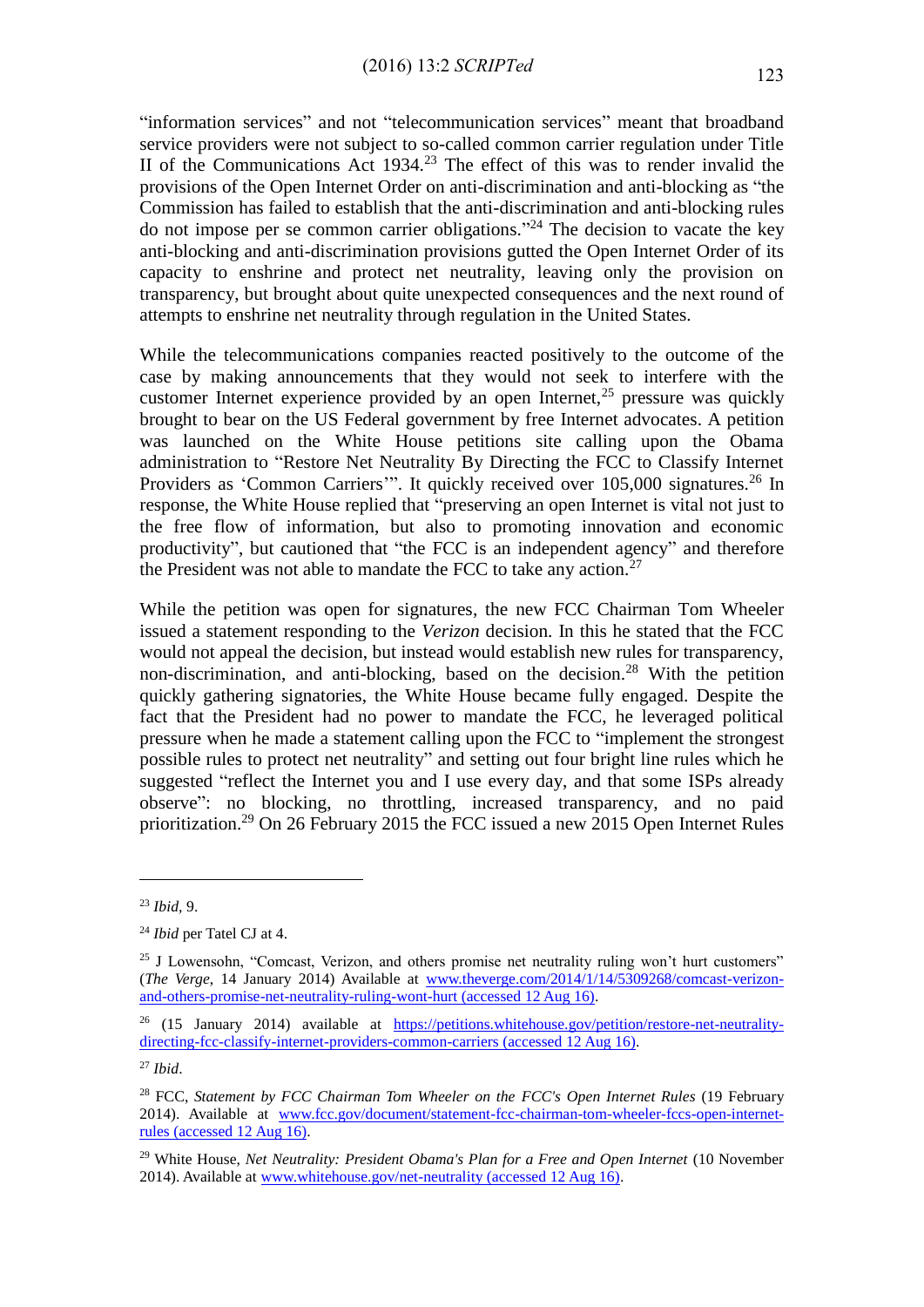and Order.<sup>30</sup> The order firstly deals with the *Verizon* decision by reclassifying broadband Internet access service as a telecommunications service under Title II of the Communications Act of  $1934$ <sup>31</sup>. The Commission justify this, not only as a response to *Verizon* but because "our reclassification of the broadband Internet access service means that we can regulate, consistent with the Communications Act, broadband providers to the extent they are 'engaged' in providing the broadband Internet access service."<sup>32</sup> In essence the argument made by the Commission is that in the modern world consumers see broadband providers as being similar to telecommunications providers of old; common carriers who are responsible for carrying and delivering our Internet content from point to point. While this may not be technically true (the moment our email leaves our ISPs servers anyone can be carrying it by any route) it is how broadband providers advertise themselves by promoting download (and to a lesser extent upload) speeds and network security. Thus, as far as the consumer is concerned, their broadband provider is the party responsible for delivering their email and making sure they can get access to Netflix. As the Commission notes:

The representation to retail customers that they will be able to reach "all or substantially all Internet endpoints" necessarily includes the promise to make the interconnection arrangements necessary to allow that access. As a telecommunications service, broadband Internet access service implicitly includes an assertion that the broadband provider will make just and reasonable efforts to transmit and deliver its customers' traffic to and from "all or substantially all Internet endpoints" under sections 201 and 202 of the Act . . . Thus, disputes involving a provider of broadband Internet access service regarding Internet traffic exchange arrangements that interfere with the delivery of a broadband Internet access service end user's traffic are subject to our authority under Title II of the Act.<sup>33</sup>

Having secured a reason to regulate broadband providers under Title II the Order sets out a new 2015 series of bright line rules, based upon President Obama's statement: (1) No blocking—A person engaged in the provision of broadband Internet access service, insofar as such person is so engaged, shall not block lawful content, applications, services, or non-harmful devices, subject to reasonable network management; (2) No throttling—A person engaged in the provision of broadband Internet access service, insofar as such person is so engaged, shall not impair or degrade lawful Internet traffic on the basis of Internet content, application, or service, or use of a non-harmful device, subject to reasonable network management; (3) No Paid prioritization—A person engaged in the provision of broadband Internet access service, insofar as such person is so engaged, shall not engage in paid prioritization; and (4) No unreasonable interference or unreasonable disadvantage standard for Internet conduct—Any person engaged in the provision of broadband Internet access

<sup>&</sup>lt;sup>30</sup> FCC15-24: [https://apps.fcc.gov/edocs\\_public/attachmatch/FCC-15-24A1.pdf](https://apps.fcc.gov/edocs_public/attachmatch/FCC-15-24A1.pdf) (accessed 12 Aug 16).

<sup>31</sup> *Ibid,* 59.

<sup>32</sup> *Ibid,* 339.

<sup>33</sup> *Ibid*, 204.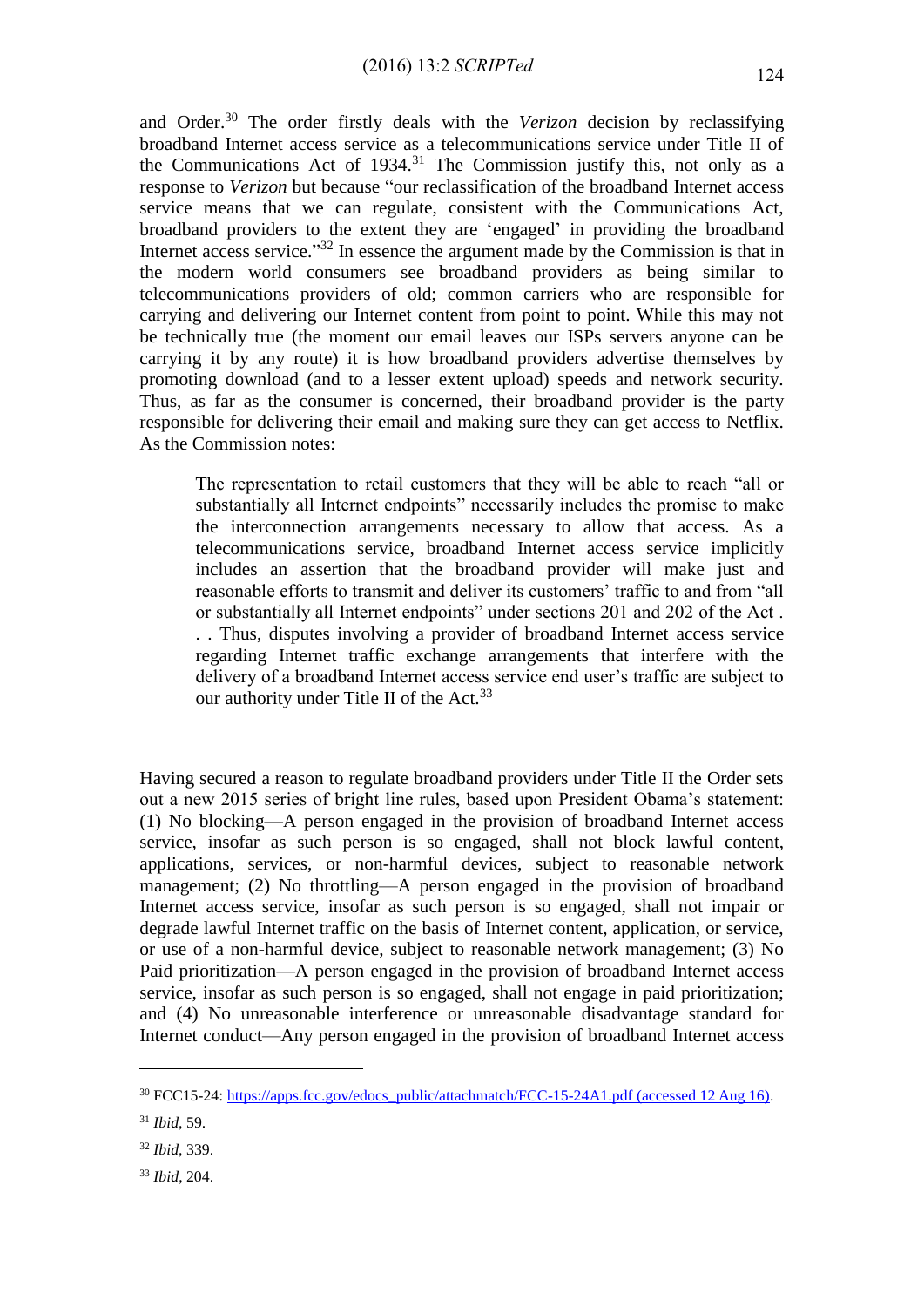service, insofar as such person is so engaged, shall not unreasonably interfere with or unreasonably disadvantage (i) end users' ability to select, access, and use broadband Internet access service or the lawful Internet content, applications, services, or devices of their choice, or (ii) edge providers' ability to make lawful content, applications, services, or devices available to end users. Reasonable network management shall not be considered a violation of this rule.<sup>34</sup> In addition to the four basic open Internet rules found in the 2015 Rules, it should be remembered that the transparency provision of the 2010 rules remains in effect giving us five basic open Internet rules in total.<sup>35</sup>

The rules took effect on 12 June 2015 but as may be expected, before they took effect, they were challenged by broadband providers. A petition was filed by the United States Telecom Association (USTA) claiming that:

Broadband Internet access fits squarely within the 1996 [Telecommunications] Act's definition of "information service[s]," 47 U.S.C. § 153(24), that may not be regulated as common carriage under Title II. And Congress explicitly stated that the term "information service" "includ[es] specifically a service . . . that provides access to the Internet."  $\S$  230(f)(2)' and that the FCC has tried 'to evade [the] Court's holding in Verizon.<sup>36</sup>

The claim goes on to suggest that the whole action of the FCC is illegal as well as substantively invalid:

The Order is independently unlawful because the  $FCC$  — in its headlong rush to implement this regulatory sea change at the President's urging committed a string of glow-in-the-dark [Administrative Procedure Act] violations, any one of which would suffice to invalidate the Order. The FCC's original proposal to adopt a handful of prophylactic rules gave no notice that the FCC intended to craft out of whole cloth a "Title II tailored for the 21st Century", to rewrite its rules concerning mobile services, to redefine fundamentally the broadband service that it reclassified, or to adopt an amorphous "Standard for Internet Conduct", which gives the agency unfettered discretion to regulate new and innovative offerings. And the FCC abandoned its own longstanding classification decisions without grappling with either its prior legal conclusions and factual findings or the billions of dollars invested in reliance on prior policy.<sup>37</sup>

<u>.</u>

<sup>34</sup> *Ibid*, 15-22.

<sup>35</sup> *Ibid*, 23- 24.

<sup>36</sup> *United States Telecom Association v FCC & Ors.* CA D.C. Filed13/5/2015, 2. Available at

www.publicknowledge.org/assets/uploads/blog/15.05.13 Motion for Stay.pdf (accessed 12 Aug 16). <sup>37</sup> *Ibid*, 3.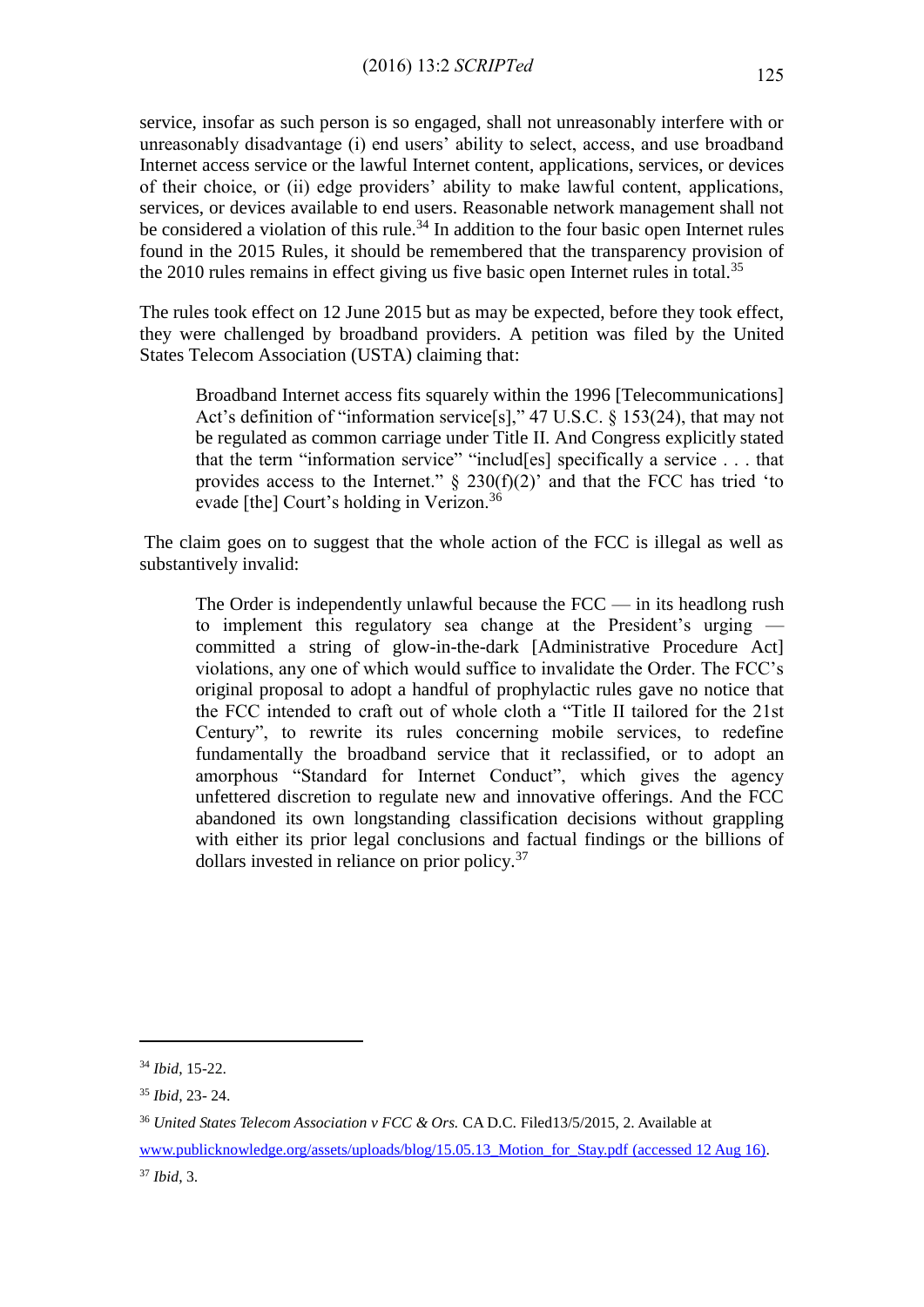Recently, the Court of Appeals for the District of Columbia reviewed the legality of the Order.<sup>38</sup> In a controversial decision, and by a 2-1 majority, the Court upheld the order in full finding that the FCC had the proper authority to reclassify broadband Internet under the Title II. In their controversial opinion the Court stated that:

The problem in *Verizon* was not that the Commission had misclassified the service between carriers and edge providers but that the Commission had failed to classify broadband service as a Title II service at all. The Commission overcame this problem in the Order by reclassifying broadband service — and the interconnection arrangements necessary to provide it — as a telecommunications service.<sup>39</sup>

While campaigners in favour of mandated net neutrality have welcomed the decision, <sup>40</sup> opponents of the Order have pointed out that the Court appeared to have developed a circular argument without resolution by finding that "the FCC's rules prohibit internet providers from deciding what content they are willing to publish or distribute — an 'invasion of a legally protected interest' that implicates internet service providers' First Amendment rights" while holding that "this abridgment of internet providers' First Amendment rights is permissible."<sup>41</sup> It seems highly likely that for this reason alone this case will be appealed to the Supreme Court and therefore we cannot yet treat the issue as settled in the United States.

# *2. 2. Market Regulation*

The issue of mandated network neutrality is not only an American one. The issue is equally economically important, although until recently arguably less politicised, in Europe. One of the reasons the issue was less political was a greater array of consumer choice on the European market for Internet access. In the US, fixed-line broadband access was, and is, most commonly achieved via a cable provider. This means that for many subscribers they have a limited choice of perhaps only two or three (or even one) Internet access providers. In the EU most people got, and still get, their fixed-line access over digital subscriber lines or DSL (more commonly known as telephone lines). This means that the average European consumer has a choice of several access providers. In the UK, for example, Ofcom lists over fifty competing fixed-line service providers,  $42$  although admittedly most home users get their home broadband access from the 'big five' providers: BT/PlusNet, Sky Broadband, Virgin

<sup>38</sup> *United States Telecom Association v FCC & Ors.* CA D.C. No. 15-1063, 14 June 2016. Available at [https://www.cadc.uscourts.gov/internet/opinions.nsf/3F95E49183E6F8AF85257FD200505A3A/%24fil](https://www.cadc.uscourts.gov/internet/opinions.nsf/3F95E49183E6F8AF85257FD200505A3A/%24file/15-1063-1619173.pdf)  $e/15-1063-1619173.$  pdf (accessed 12 Aug 16).

<sup>39</sup> *Ibid*, 54-55.

<sup>40</sup> C. Kang, "Court Backs Rules Treating Internet as Utility, Not Luxury" (The New York Times, 14 June 2016). Available at [http://www.nytimes.com/2016/06/15/technology/net-neutrality-fcc-appeals](http://www.nytimes.com/2016/06/15/technology/net-neutrality-fcc-appeals-court-ruling.html)[court-ruling.html](http://www.nytimes.com/2016/06/15/technology/net-neutrality-fcc-appeals-court-ruling.html) (accessed 12 Aug 16).

<sup>41</sup> F. Campbell, "Court's Net Neutrality Opinion Wrong About First Amendment" (*Forbes*, 22 July 2016). Available at [http://www.forbes.com/sites/fredcampbell/2016/07/22/courts-net-neutrality](http://www.forbes.com/sites/fredcampbell/2016/07/22/courts-net-neutrality-opinion-wrong-about-first-amendment/)[opinion-wrong-about-first-amendment/](http://www.forbes.com/sites/fredcampbell/2016/07/22/courts-net-neutrality-opinion-wrong-about-first-amendment/) (accessed 12 Aug 16).

<sup>&</sup>lt;sup>42</sup> Ofcom, "List of ISP Signatories to the 2010 Code" available at [http://stakeholders.ofcom.org.uk/telecoms/codes-of-practice/broadband-speeds-cop-2010/list-of-isps-](http://stakeholders.ofcom.org.uk/telecoms/codes-of-practice/broadband-speeds-cop-2010/list-of-isps-2010)[2010](http://stakeholders.ofcom.org.uk/telecoms/codes-of-practice/broadband-speeds-cop-2010/list-of-isps-2010) (accessed 12 Aug 16)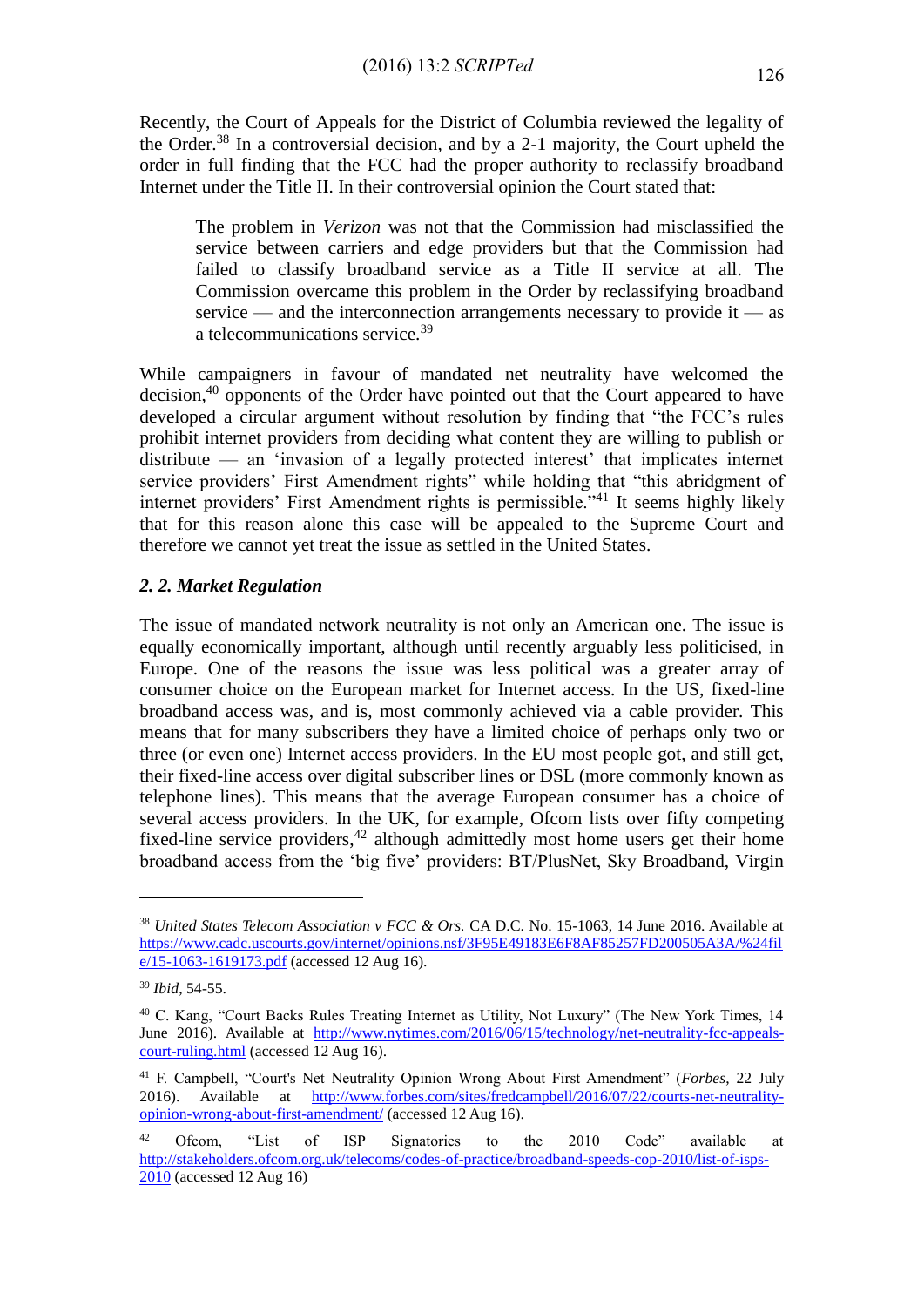Media, TalkTalk, and  $EE^{43}$  The end-user can change their ISP simply by requesting their new provider to change the service over to them.<sup>44</sup> Until recently, the prevailing theory within Europe was that with greater competition in the Internet access market, and with the regulatory authority ready to intervene should one of the behemoths of the Internet access market decide to interfere with the quality of service of its customers, there was no need for proscriptive regulatory intervention.

In Europe, as in the US, institutional regulation has to date been employed to protect net neutrality. However, as the role of markets was more pronounced, it has traditionally taken a different form. Whereas the US model was direct regulation through command and control, as evidenced by the 2010 and 2015 Rules and the extensive litigation surrounding them, the European model was through a hybrid of self-regulation and competition regulation. This can most clearly be seen in Ofcom's Net Neutrality Statement of 24 November 2011 where it was noted that "to date, the market has generally been an effective mechanism for delivering the benefits described above. Our approach to traffic management will therefore continue to rely primarily on there being effective competition amongst Internet Service Providers."<sup>45</sup>

These two competing regulatory models, Command and Control and Competition remain at the heart of the institutionalist approach to net neutrality. More recently, however, Europe's reliance on competition regulation has seemed less secure. As we moved from traditional DSL lines to fibre-optic access the market narrowed. As a result European nations began to take steps to secure net neutrality through legal mandate. On 29 September 2010 a ministerial declaration from the Council of Europe stated that:

Users should have the greatest possible access to Internet-based content, applications and services of their choice, whether or not they are offered free of charge, using suitable devices of their choice. Such a general principle, commonly referred to as network neutrality, should apply irrespective of the infrastructure or the network used for Internet connectivity.<sup>46</sup>

It then went on to acknowledge that although

1

Operators of electronic communication networks may have to manage Internet traffic [and] this management may relate to quality of service, the development of new services, network stability and resilience or combating

<sup>&</sup>lt;sup>43</sup> The proposed merger of BT and EE will reduce this further to a 'big four'. See 'Final Report of the Competition and Markets Authority on the anticipated acquisition by BT Group plc. of EE Limited' (16 January 2016). Available at [https://assets.digital.cabinet](https://assets.digital.cabinet-office.gov.uk/media/56992242ed915d4747000026/BT_EE_final_report.pdf)[office.gov.uk/media/56992242ed915d4747000026/BT\\_EE\\_final\\_report.pdf](https://assets.digital.cabinet-office.gov.uk/media/56992242ed915d4747000026/BT_EE_final_report.pdf) (accessed 12 Aug 16).

<sup>44</sup> Ofcom, "Switching Broadband Provider" available at <http://consumers.ofcom.org.uk/internet/broadband-switching/switching-broadband-provider/> (accessed 12 Aug 16).

<sup>45</sup> Ofcom, "Ofcom's approach to net neutrality" (24 November 2011), [1.7]. Available at <http://stakeholders.ofcom.org.uk/consultations/net-neutrality/statement/> (accessed 12 Aug 16).

<sup>46</sup> Council of Europe, *Declaration of the Committee of Ministers on network neutrality* (29 September 2010), [4]. Available at<https://wcd.coe.int/ViewDoc.jsp?id=1678287> (accessed 12 Aug 16).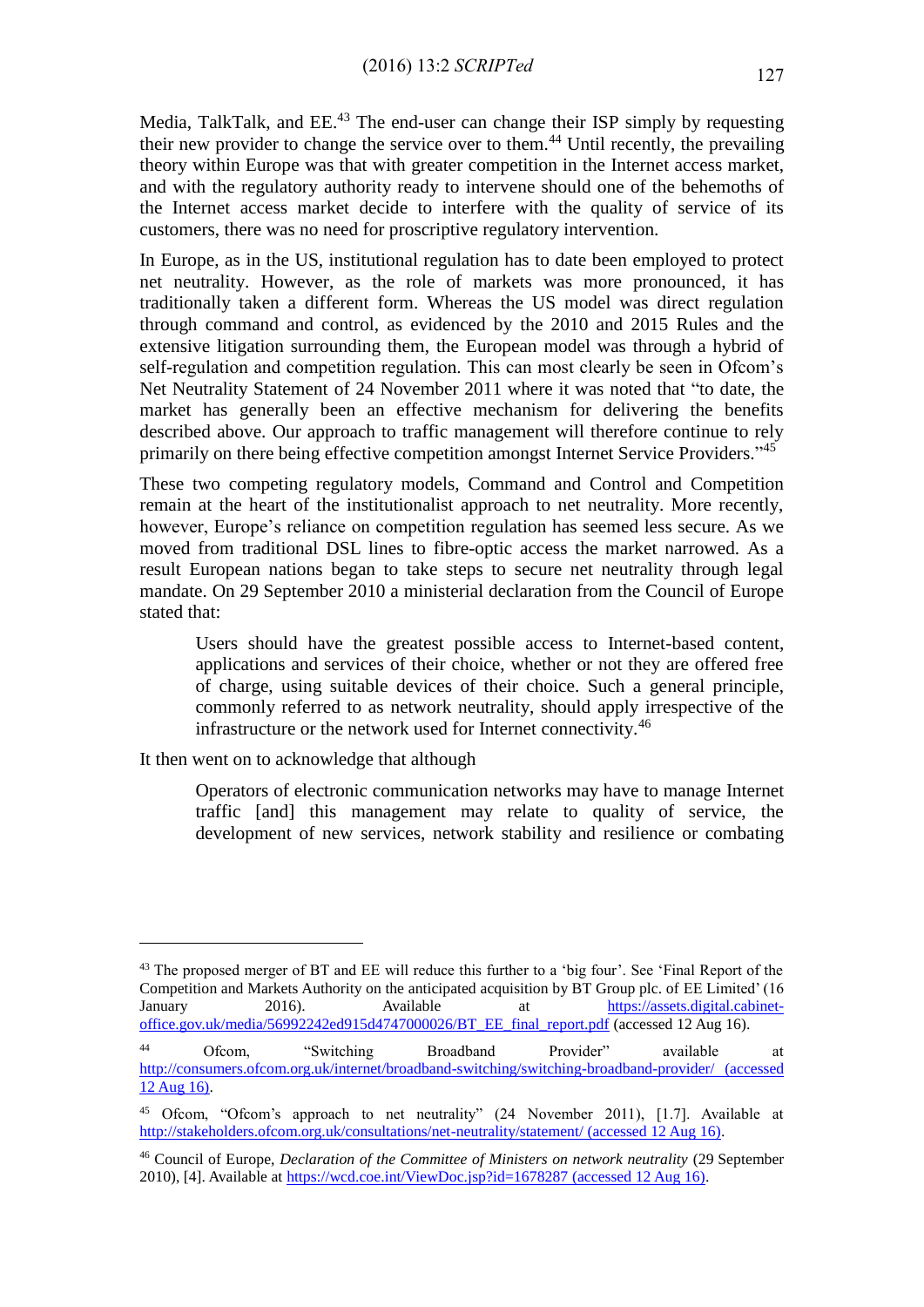# cybercrime.<sup>47</sup>... exceptions to this principle should be considered with great circumspection and need to be justified by overriding public interests.<sup>48</sup>

As well as the Council of Europe declaration, there were developments at the EU level. Two communications from the Commission opened up debate and consultation on EU policy for net neutrality. In April 2011, a communication from the Commission to Parliament and the Council entitled *The Open Internet and Net Neutrality in Europe*,<sup>49</sup> noted that despite Art.  $8(4)(g)$  of the Framework Directive<sup>50</sup> requiring national regulatory authorities to promote the interests of the citizens of the European Union by promoting the ability of end-users to access and distribute information or run applications and services of their choice, concerns had been raised about throttling of peer-to-peer (P2P) file-sharing or video streaming by certain providers in France, Greece, Hungary, Lithuania, Poland, and the United Kingdom and blocking or charging extra for the provision of voice over Internet Protocol (VoIP) services in mobile networks by certain mobile operators in Austria, Germany, Italy, the Netherlands, Portugal, and Romania.<sup>51</sup> The Commission noted that the EU remained committed to "preserving the open and neutral character of the internet, taking full account of the will of the co-legislators now to enshrine net neutrality as a policy objective and regulatory principle to be promoted by national regulatory authorities". <sup>52</sup> The Commission also noted though that amendments made in the 2009 Telecoms Reform Package were still being implemented by member states and so recommended no immediate action be taken, rather they would monitor the situation.

The monitoring period ended in summer 2012. A study by the Body of European Regulators of European Communications (BEREC) found that 20% of all Internet users, and potentially up to half of EU mobile broadband users, had contracts that allowed their ISP to restrict services like VoIP or P2P. They further found that those fixed and mobile operators with contractual restrictions on P2P, 96% of fixed line providers and 88% of mobile providers, enforced them technically.<sup>53</sup> As a result, the Commission launched a public consultation into transparency, switching, and Internet traffic management with the aim of preserving net neutrality. The public consultation stage closed on 15 October 2012, after which the Commission put together a series of packages on net neutrality and mobile roaming which led to the publication of the Connected Continent legislation package on 11 September 2013. <sup>54</sup> Key amongst this package was the proposal for a Regulation laying down measures concerning the European single market for electronic communications and to achieve a Connected

1

<sup>51</sup> See note 49 above, 4.1.

<sup>47</sup> *Ibid,* 5.

<sup>48</sup> *Ibid*, 6.

<sup>49</sup> COM(2011) 222 final.

<sup>50</sup> Dir. 2002/21/EC.

<sup>52</sup> EU telecoms reform package [2009] OJ L 337.

<sup>53</sup> BEREC, *A View of Traffic Management and other Practices Resulting in Restrictions to the Open Internet in Europe* (29 May 2012). Available at [http://ec.europa.eu/digital-agenda/sites/digital](http://ec.europa.eu/digital-agenda/sites/digital-agenda/files/Traffic%20Management%20Investigation%20BEREC_2.pdf)[agenda/files/Traffic%20Management%20Investigation%20BEREC\\_2.pdf](http://ec.europa.eu/digital-agenda/sites/digital-agenda/files/Traffic%20Management%20Investigation%20BEREC_2.pdf) (accessed 12 Aug 16).

<sup>54</sup> Available at<http://ec.europa.eu/digital-agenda/en/node/67489/#open internet> (accessed 12 Aug 16).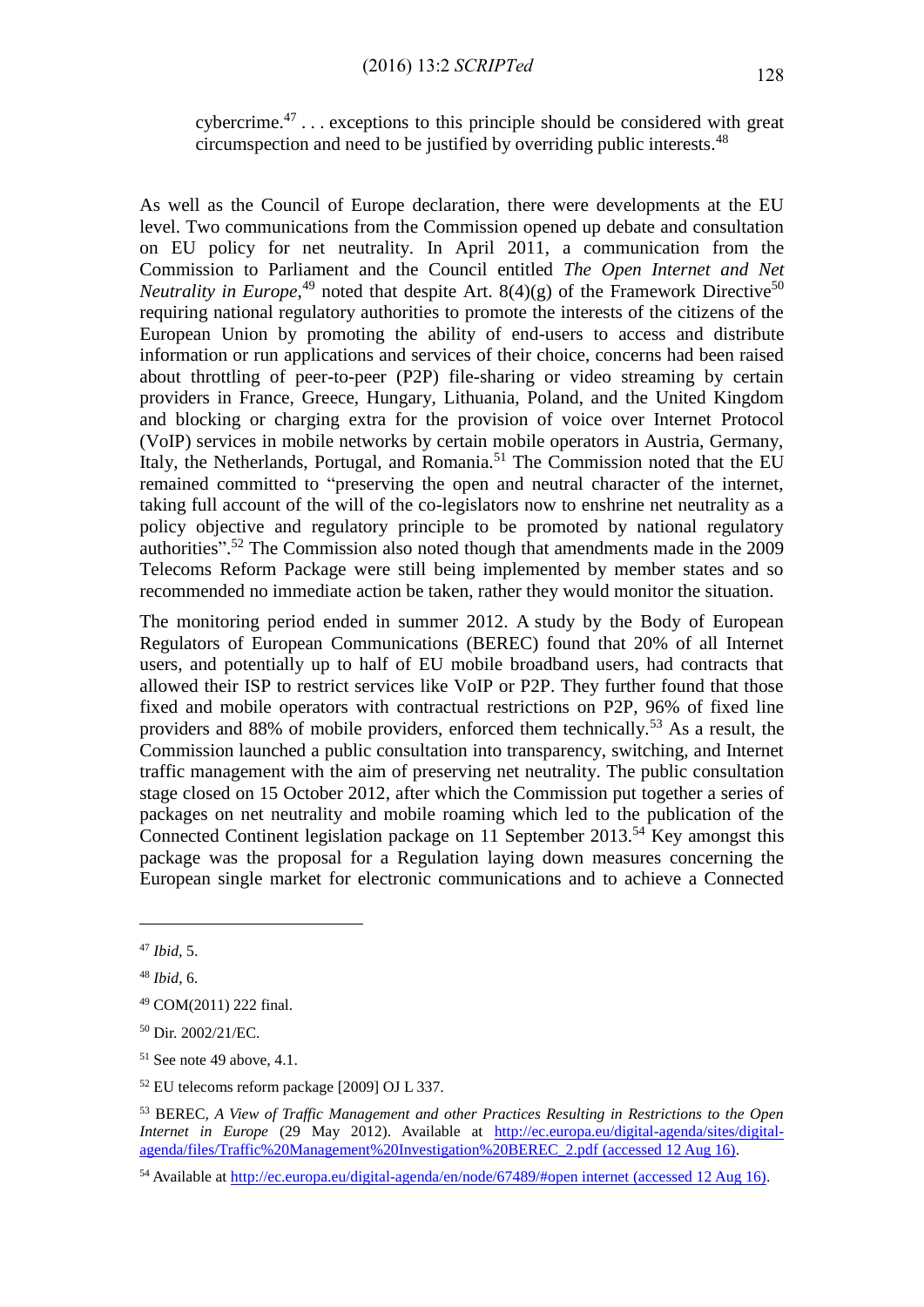Continent (the Telecoms Regulation).<sup>55</sup> Although the proposed Regulation covered a lot of ground, including co-ordination of the Radio Spectrum market and mobile roaming agreements, it also provided for net neutrality through a number of provisions but primarily through chapter IV (Arts.21-29). As was noted in the explanatory notes to the draft:

The obligation on providers to provide unhindered connection to all content, applications or services being accessed by end-users – also referred to as Net Neutrality – while regulating the use of traffic management measures by operators in respect of general internet access. At the same time, the legal framework for specialised services with enhanced quality is clarified.<sup>56</sup>

Unfortunately, in a series of tripartite negotiations between the Commission, the Council and the Parliament, these strong Net Neutrality provisions were sacrificed in order to gain agreement on other aspects of the Regulation. After receiving a strong endorsement by the Parliament at first Reading in April 2014, an agreement was reached with the Parliament on 9 July 2014. It was sent to the Council for agreement, and there it hit a hurdle. It was reported in March 2015 that the Council proposed an alternative set of net neutrality rules which "would establish a principle of 'net neutrality' but still allow telecoms groups to manage the flow of Internet traffic to ensure the network worked efficiently. They will also be able to agree deals with corporate and individual customers to provide faster Internet services — although the proposals make clear that these would not be allowed to impair the wider working of the Internet in any 'material manner'", in essence a two-speed Internet.<sup>57</sup>

The final version of the Regulation as passed on 25 November 2015<sup>58</sup> gives support for only one aspect of net neutrality as explained by the second Recital: "The measures provided for in this Regulation respect the principle of technological neutrality, that is to say they neither impose nor discriminate in favour of the use of a particular type of technology." The net neutrality provisions have been removed in favour of provisions technological neutrality, transparency and market regulation. The key provisions are now found in Arts. 3-5 and allied regulations. Article 3 pronounces that open Internet access safeguards ensure technological neutrality:

End-users shall have the right to access and distribute information and content, use and provide applications and services, and use terminal equipment of their choice, irrespective of the end-user's or provider's location or the location, origin or destination of the information, content, application or service, via their internet access service.

Note that there is no QoS requirement, although it may be argued that Art. 1(3) does appear to provide some form of net neutrality protection: "Providers of internet access services shall treat all traffic equally, when providing internet access services, without

<sup>55</sup> COM(2013) 627 final. Available a[t https://ec.europa.eu/digital-agenda/news-redirect/11950](https://ec.europa.eu/digital-agenda/news-redirect/11950) (accessed 12 Aug 16).

<sup>56</sup> *Ibid,* 12.

<sup>57</sup> D Thomas, D Crow and D Robinson, "Proposals on European net neutrality open 'two-speed' internet" *Financial Times* (London, 3 March 2015) available at [www.ft.com/cms/s/0/5688747c-c192-](http://www.ft.com/cms/s/0/5688747c-c192-11e4-bd24-00144feab7de.html) [11e4-bd24-00144feab7de.html](http://www.ft.com/cms/s/0/5688747c-c192-11e4-bd24-00144feab7de.html) (accessed 12 Aug 16).

<sup>58</sup> Reg. 2015/2120.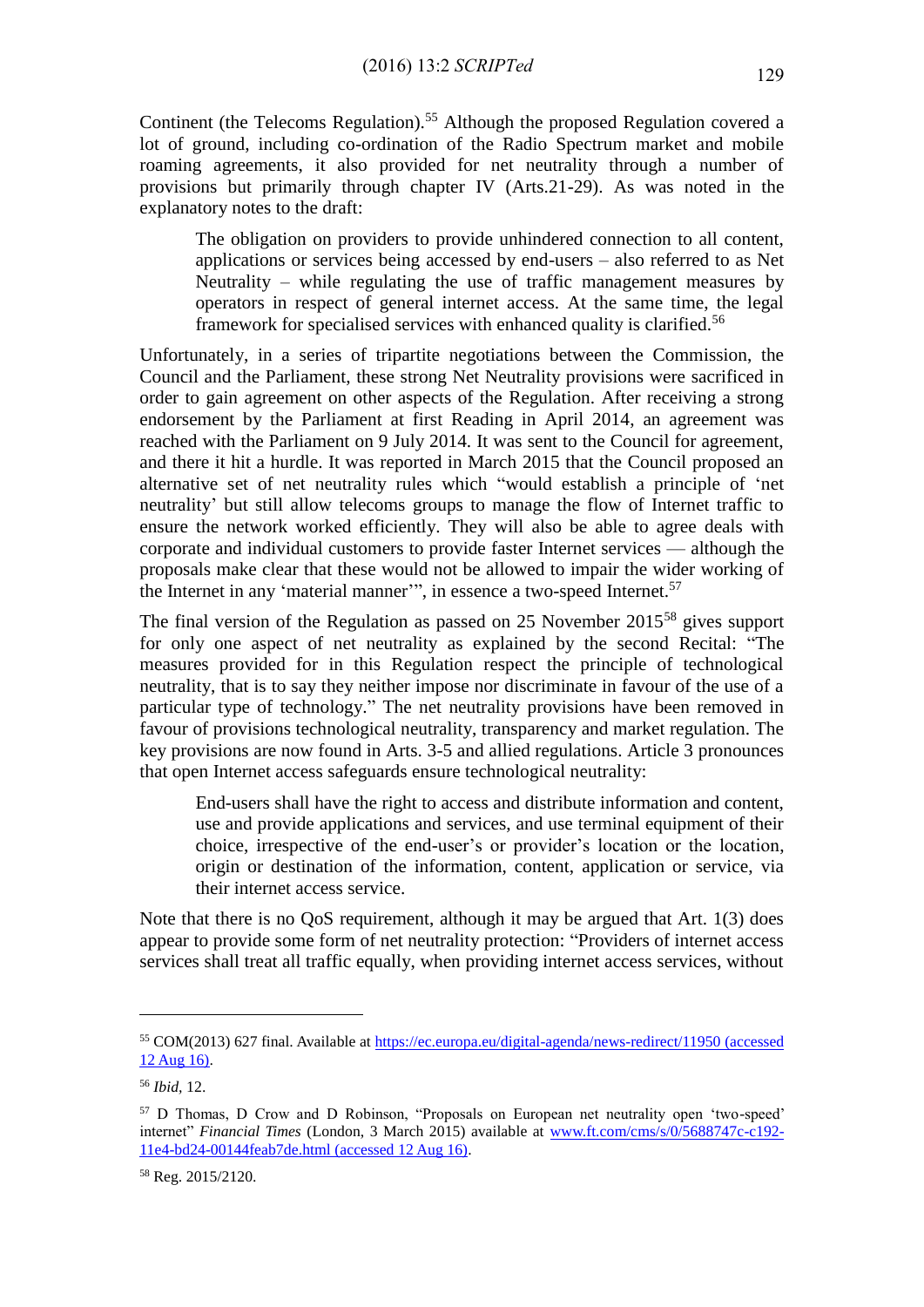discrimination, restriction or interference, and irrespective of the sender and receiver, the content accessed or distributed, the applications or services used or provided, or the terminal equipment used."

This, however, is undermined by both Arts. 1(2): "Agreements between providers of internet access services and end-users on commercial and technical conditions and the characteristics of internet access services such as price, data volumes or speed, and any commercial practices conducted by providers of internet access services, shall not limit the exercise of the rights of end-users laid down in paragraph 1"; and the second part of  $1(3)$ :

the first subparagraph shall not prevent providers of internet access services from implementing reasonable traffic management measures. In order to be deemed to be reasonable, such measures shall be transparent, nondiscriminatory and proportionate, and shall not be based on commercial considerations but on objectively different technical quality of service requirements of specific categories of traffic. Such measures shall not monitor the specific content and shall not be maintained for longer than necessary.

To ensure these provisions are not abused, there are the transparency requirements of Art. 4 including that:

providers of internet access services shall ensure that any contract which includes internet access services specifies at least the following: (a) information on how traffic management measures applied by that provider could impact on the quality of the internet access services, on the privacy of end-users and on the protection of their personal data and (b) a clear and comprehensible explanation as to how any volume limitation, speed and other quality of service parameters may in practice have an impact on internet access services, and in particular on the use of content, applications and services.

The idea here is that the market and consumer choice will play a major role in ensuring no abuse occurs. To this end, BEREC were tasked to produce draft guidelines to National Regulatory Authorities designed to ensure "compliance with the rules to safeguard equal and non-discriminatory treatment of traffic in the provision of internet access services and related end-users rights." BEREC opened the draft guidelines to consultation and it has been reported that they have received in excess of 500,000 consumer responses to them.<sup>59</sup> In addition, both Arts. 3 & 4 are backed up by the requirement that national regulatory authorities monitor service providers for compliance with the Regulation and the requirement of an annual report to BEREC.<sup>60</sup> The final regulation, and the draft guidelines, have both been the subject of extensive criticism<sup>61</sup> and there are early indicators that some service providers are

<sup>59</sup> European Communications (Press Release), "500,000 have final say on EU net neutrality laws" (25 July 2016). Available at [http://www.eurocomms.com/industry-news/11704-500-000-have-final-say-on](http://www.eurocomms.com/industry-news/11704-500-000-have-final-say-on-eu-net-neutrality-laws)[eu-net-neutrality-laws](http://www.eurocomms.com/industry-news/11704-500-000-have-final-say-on-eu-net-neutrality-laws) (accessed 12 Aug 16).

 $60$  Art 5(1).

<sup>61</sup> A Hern, "EU net neutrality laws fatally undermined by loopholes, critics say" *The Guardian* (London, 27 October 2015). Available at [http://www.theguardian.com/technology/2015/oct/27/eu-net](http://www.theguardian.com/technology/2015/oct/27/eu-net-neutrality-laws-fatally-undermined-by-loopholes-critics-say)[neutrality-laws-fatally-undermined-by-loopholes-critics-say](http://www.theguardian.com/technology/2015/oct/27/eu-net-neutrality-laws-fatally-undermined-by-loopholes-critics-say) (accessed 12 Aug 16); G Smith, "This is what the EU thinks is 'net neutrality'" *Fortune* (New York, 27 October 2015). Available at <http://fortune.com/2015/10/27/this-is-what-the-e-u-thinks-is-net-neutrality/> (accessed 12 Aug 16).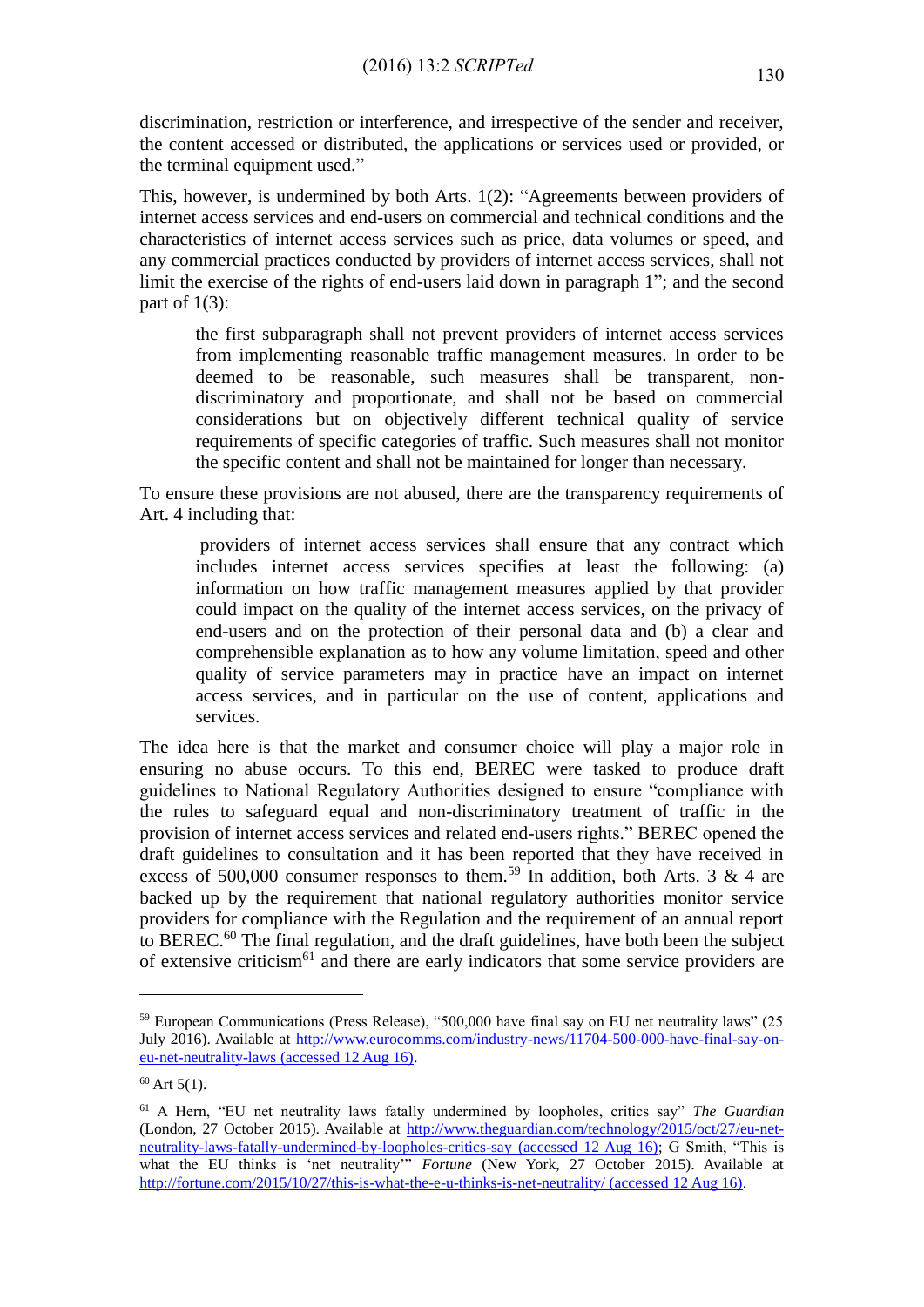seeing this as a green light to introduce tiered services,  $62$  a position that has come under criticism from, among others, Sir Tim Berners-Lee and Professor Lawrence Lessig. $63$ 

This leaves two questions: why did the Council insist on those changes to the Regulation, and where will this leave net neutrality in Europe? The answer to the first is unclear. The Council likes to talk of the concept of remote medical care and even remote surgery where a surgeon in Frankfurt could carry out surgery remotely via the Internet in Bad Kissengen. This they suggest will only be possible if the surgeon can be assured of a high quality differentiated network connection. It is more likely, though, that pressure from major network operators, and the need to broker a deal on data roaming, were really behind the position of the Council. Where will this leave net neutrality in Europe? The short answer is exactly where it was before. A failure to enshrine net neutrality does not mean it goes away; it simply means that it is not enshrined by law. In the short term nothing will change, but over time network operators may, emboldened by the stops take in Council, apply more traffic controls and access controls, perhaps leading to a two-speed Internet. The timing of the Council intervention could not be worse, given the moves of the FCC to ensure net neutrality in the United States. Though, as we have seen, they too are likely to come under threat via the action of the petition of the USTA.

It may be argued that the institutionalist approach has failed to adequately protect net neutrality. The US command and control approach has been struck down again and again by the courts as being *ultra vires* and it is likely that the *United States Telecom*  Association v FCC & Ors application will lead to the same outcome once more.<sup>64</sup> The command and control approach used by the FCC has become a game of regulatory whack-a-mole. The FCC passes a Rule or Order and the telecommunications companies challenge it. It seems clear that despite the efforts of the FCC to mandate network neutrality in the United States that there have been repeated violations of the principle including Comcast's BitTorrent block,<sup>65</sup> AT&T's Face Time block<sup>66</sup> and Verizon's block on tethering apps.<sup>67</sup> In fact, according to one report in the one month after the 2015 Rules took effect the FCC received around 2,000 consumer complaints around a number of net neutrality issues including slow speeds, high prices, and data caps.<sup>68</sup> In the same period, European regulators have mostly relied upon competition

<u>.</u>

<sup>62</sup> T Höttges, "Net neutrality: Finding consensus in the minefield" *Deutsche Telekom Blog* (Bonn, 28 October 2015) available at<http://www.telekom.com/media/management-to-the-point/291728> (accessed 12 Aug 16).

<sup>&</sup>lt;sup>63</sup> Web Foundation, "Four Days to Save the Open Internet in Europe: An Open Letter" (14 July 2016). Available at [http://webfoundation.org/2016/07/four-days-to-save-the-open-internet-in-europe-an-open](http://webfoundation.org/2016/07/four-days-to-save-the-open-internet-in-europe-an-open-letter/)[letter/](http://webfoundation.org/2016/07/four-days-to-save-the-open-internet-in-europe-an-open-letter/) (accessed 12 Aug 16).

<sup>64</sup> See notes 36 and 38 above.

<sup>65</sup> *Comcast Corp. v FCC*, see note 16 above.

<sup>66</sup> FCC Mobile Broadband Working Group, *AT&T/FaceTime Case Study* (20 August 2013). Available at <https://transition.fcc.gov/cgb/oiac/Mobile-Broadband-FaceTime.pdf> (accessed 12 Aug 16).

<sup>67</sup> FCC, 'Verizon Wireless To Pay \$1.25 Million To Settle Investigation' (31 July 2012). Available at [https://apps.fcc.gov/edocs\\_public/attachmatch/DOC-315501A1.pdf](https://apps.fcc.gov/edocs_public/attachmatch/DOC-315501A1.pdf) (accessed 12 Aug 16).

<sup>68</sup> J Brodkin, "FCC has already gotten 2,000 'net neutrality' complaints", *Ars Technica* (San Francisco, 30 July 2015). Available at [http://arstechnica.com/tech-policy/2015/07/net-neutrality-complaints-target](http://arstechnica.com/tech-policy/2015/07/net-neutrality-complaints-target-speeds-prices-and-data-caps/)[speeds-prices-and-data-caps/](http://arstechnica.com/tech-policy/2015/07/net-neutrality-complaints-target-speeds-prices-and-data-caps/) (accessed 12 Aug 16).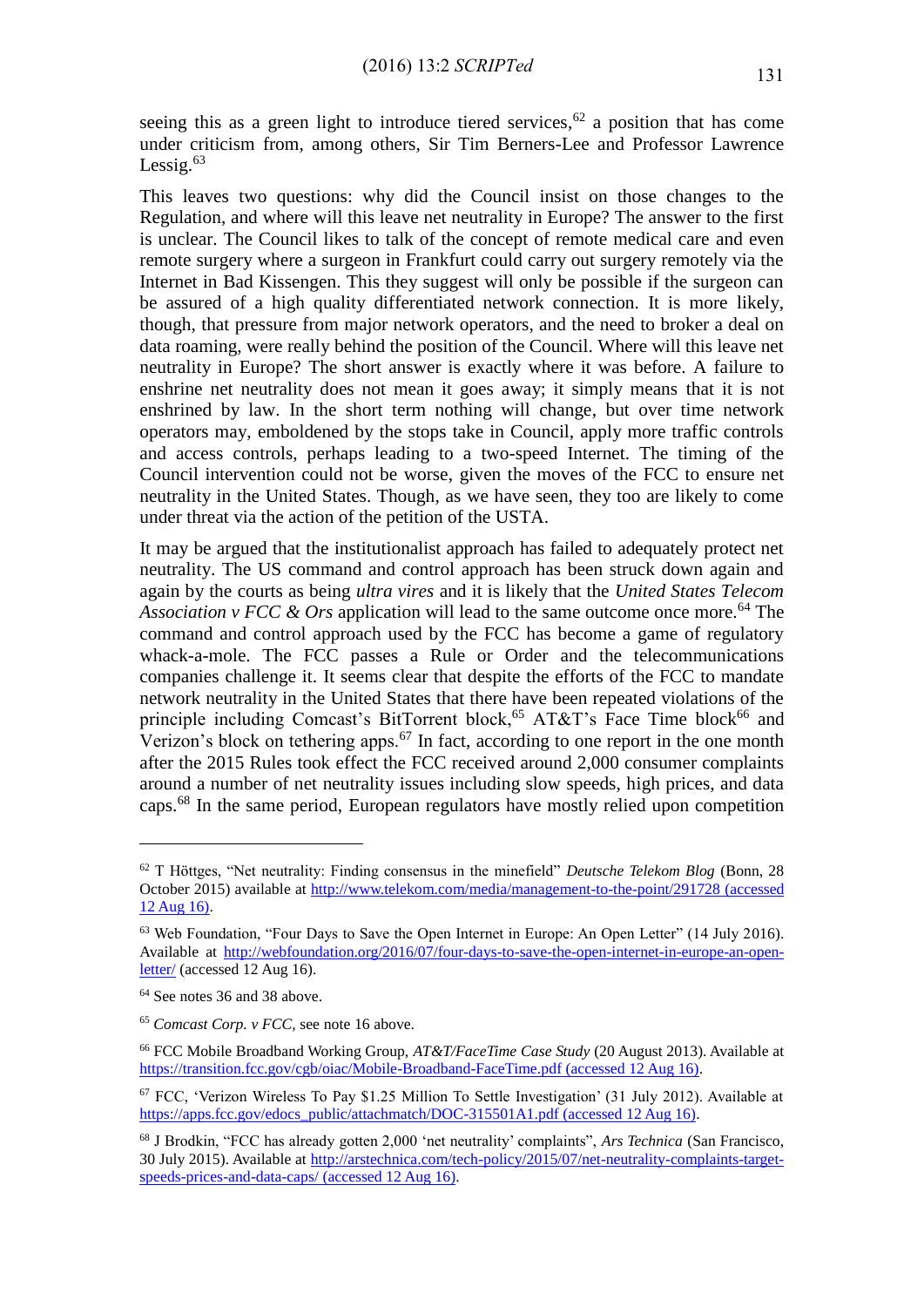regulation, but as the BEREC report demonstrates, this is not working: 20% of all Internet users in the period in question, and potentially up to half of EU mobile broadband users, had contracts that allowed their ISP to restrict services like VoIP or P2P. Of those fixed and mobile operators with contractual restrictions on P2P, 96% of fixed line providers and 88% of mobile providers enforced them technically.<sup>69</sup> The failure of the institutionalist approach suggests that instead of continuing to play this narrow and failing game, regulators should reconsider how best to regulate for net neutrality. In the next section, we propose an alternative: a principled approach.

# **3. A Principled Approach**

In his seminal book, *Code, and Other Laws of Cyberspace*, <sup>70</sup> Lawrence Lessig argues that code, as the architecture of the Internet, is the most powerful regulator of activity within cyberspace. His theory centres on the idea that Internet users are regulated by four constraints: law, social norms, the market, and architecture<sup>71</sup> Of those, architecture, according to Lessig, is most able to control users' behaviour, and their experience of the Internet. Lessig even asserts that "[t]he code embeds certain values or makes certain values impossible".<sup>72</sup> As such, the design of the Internet's code can be changed to further a certain vision of what we believe the Internet's purpose should be.

Part of this code includes the way data is transmitted over the network. As has been seen, the network was originally designed around the "end-to-end principle", whereby bits of information are transported between intelligent terminals through dumb pipes.<sup>73</sup> Less metaphorically, this means that ISPs, as providers of the network, have no knowledge of the content of the data they are transferring, this content being decipherable only by its sender and receiver. The end-to-end principle has long been held as guarantor of an open Internet, and as conducive to a competitive market for Internet content, relying on the possibility of anyone to be an innovator. When broadband Internet arrived on the US market in the early 2000s, Lemley and Lessig identified the ability of cable companies to bundle ISP service as a threat to the principle of end-to-end, in that the control over innovation would shift from a variety of users and programmers to a single network owner.<sup>74</sup>

Through the evolution of technology, and justified by the need to rationalise the exponential increase in data transfers, ISPs have developed traffic management practices, whereby they are able to inspect the content of the data they are transporting, in order to assign to it a certain transfer speed or priority over other types of data. These practices exemplify how the architecture of the Internet can control the digital environment: by exercising control over the speed at which data is transferred, ISPs influence the user's experience of the Internet. This is the current threat to the

<sup>69</sup> See note 53 above.

<sup>70</sup> L Lessig, *Code and Other Laws of Cyberspace* (New York: Basic Books, 1999).

<sup>71</sup> L Lessig, *Code Version 2.0* (New York: Basic Books, 2006), at 123.

<sup>72</sup> *Ibid*, 125.

<sup>73</sup> See note 37 above and related text.

 $74$  M Lemley & L Lessig, "The End of End-to-End: Preserving the Architecture of the Internet in the Broadband Era" (2001), 48 *UCLA Law Review* 925-972, at 942.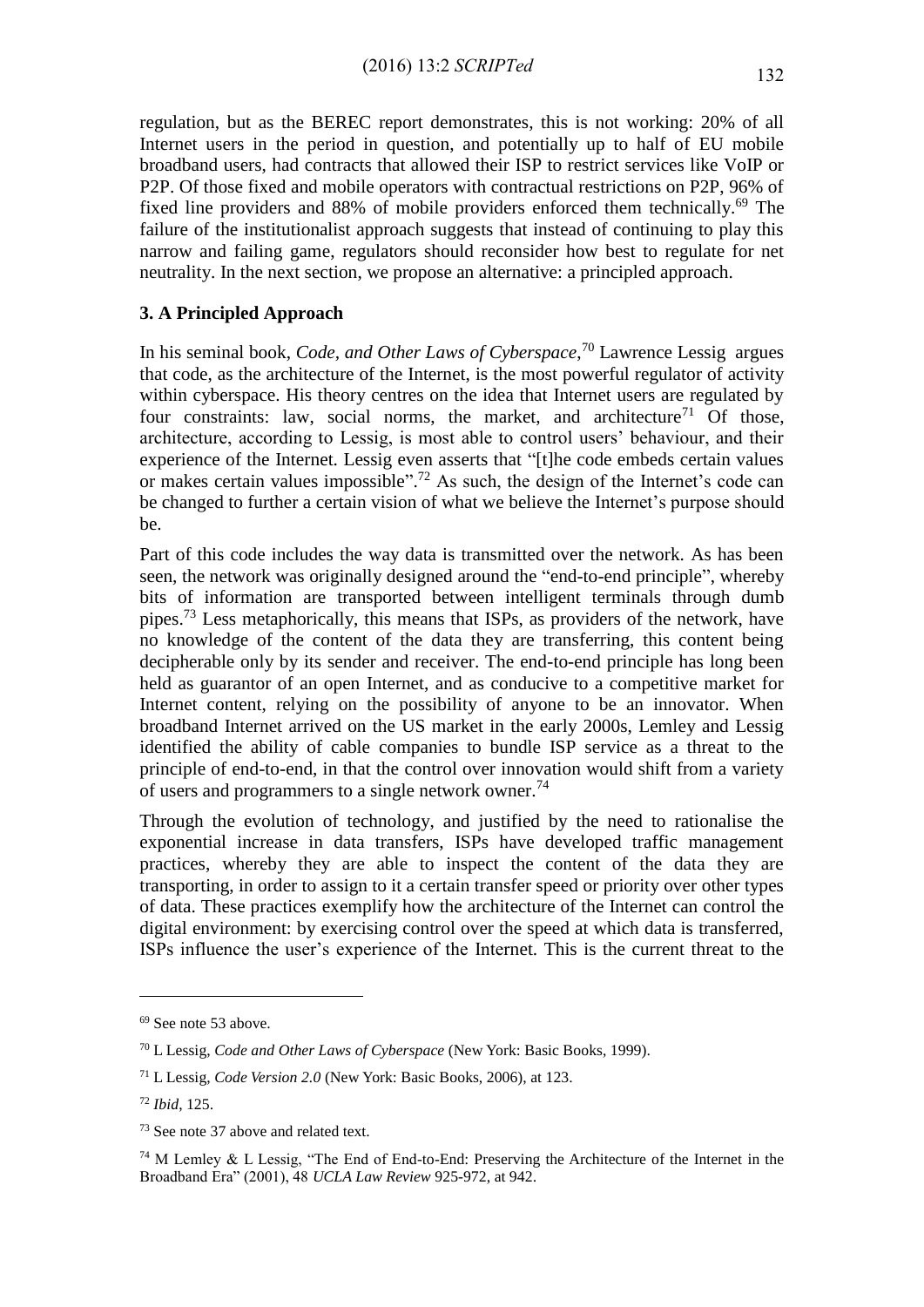end-to-end principle that the Internet must tackle. As previously discussed, it has been found for example that ISPs in Austria, Germany, Italy, the Netherlands, Portugal, and Romania blocked or charged extra costs for the provision of voice-over internet protocol (VoIP) services in mobile networks while ISPs in France, Greece, Hungary, Lithuania, Poland, and the United Kingdom were found to be throttling of P2P filesharing or video streaming.<sup>75</sup> This is a clear instance of control by ISPs over the use we make of the Internet and our experience of it. ISPs may control behaviour in response to law to a further extent than the law intends. In Ireland, the largest ISP, Eircom, includes in its terms of use for broadband users a policy on offensive speech: "Customers may not use the Facility to create, host or transmit offensive or obscene material, or engage in activities, which *are likely* to cause offence to others on any grounds including, but not limited to race, creed, or sex." <sup>76</sup> This language goes beyond the words of s. 2(1) of the Prohibition of Incitement to Hatred Act 1989, which makes it an offence to utter or publish statements that "*are* threatening, abusive or insulting and are intended or, having regard to all the circumstances, are likely to stir up hatred." Eircom, through these terms of use, is thus creating a new standard of offensive speech in cyberspace, unique to its customers.<sup>77</sup>

#### *3. 1. The Value of a Neutral Internet*

This kind of code design has crucial implications for individual rights. In order to carry out their traffic management practices, ISPs rely on Deep Packet Inspection (DPI) – the detailed examination of the contents of the data being transferred. This examination of what users send through the network has the potential to impede individuals' rights to privacy and freedom of expression, and to distort fair competition by prioritising certain types of communications.

These activities are threats to the fundamental value of the network. The importance of the Internet today is such that it may be classified as a public good. As the IFLA argues in its Trend Report, "in a context where Internet access is swiftly becoming an indispensable economic and social enabler within a modern hyper-connected world, without Internet access it becomes increasingly challenging to take full advantage of existing human rights".<sup>78</sup> Indeed, the Internet creates a huge and diverse community that provides its members with an open platform to inform and express themselves, communicate, exchange, organise and grow social movements, and more generally allow them to "engage on equal footing in economic, social and political activities."<sup>79</sup> It has become a fundamental element of democratic participation. An unprecedented number of people are able to access the Internet, which provides them with a discourse platform with a reach much more extensive than that offered by traditional

<sup>&</sup>lt;sup>75</sup> See note 49 above and related text.

<sup>76</sup> Available at<https://www.eir.ie/opencms/export/.content/pdf/terms/Part3.1.pdf> (accessed 12 Aug 16).

 $<sup>77</sup>$  D Mac Sitigh, "Regulating the Medium: Reactions to Network Neutrality in the European Union and</sup> Canada" (2011) 14 *Journal of Internet Law* 3-14.

<sup>78</sup> IFLA, *IFLA Trend Report Expert Meeting* (Mexico City, 4-5 March 2013), 10. Available at [http://trends.ifla.org/files/trends/assets/ifla-trend-report-expert\\_meeting\\_synthesis\\_2013-04-26.pdf](http://trends.ifla.org/files/trends/assets/ifla-trend-report-expert_meeting_synthesis_2013-04-26.pdf) (accessed 12 Aug 16).

<sup>79</sup> Council of Europe, Steering Committee on Media and Information Society (CDMSI), "Protecting Human Rights through Network Neutrality: Furthering Internet Users' Interest, Modernising Human Rights and Safeguarding the Open Internet", December 2013, 5.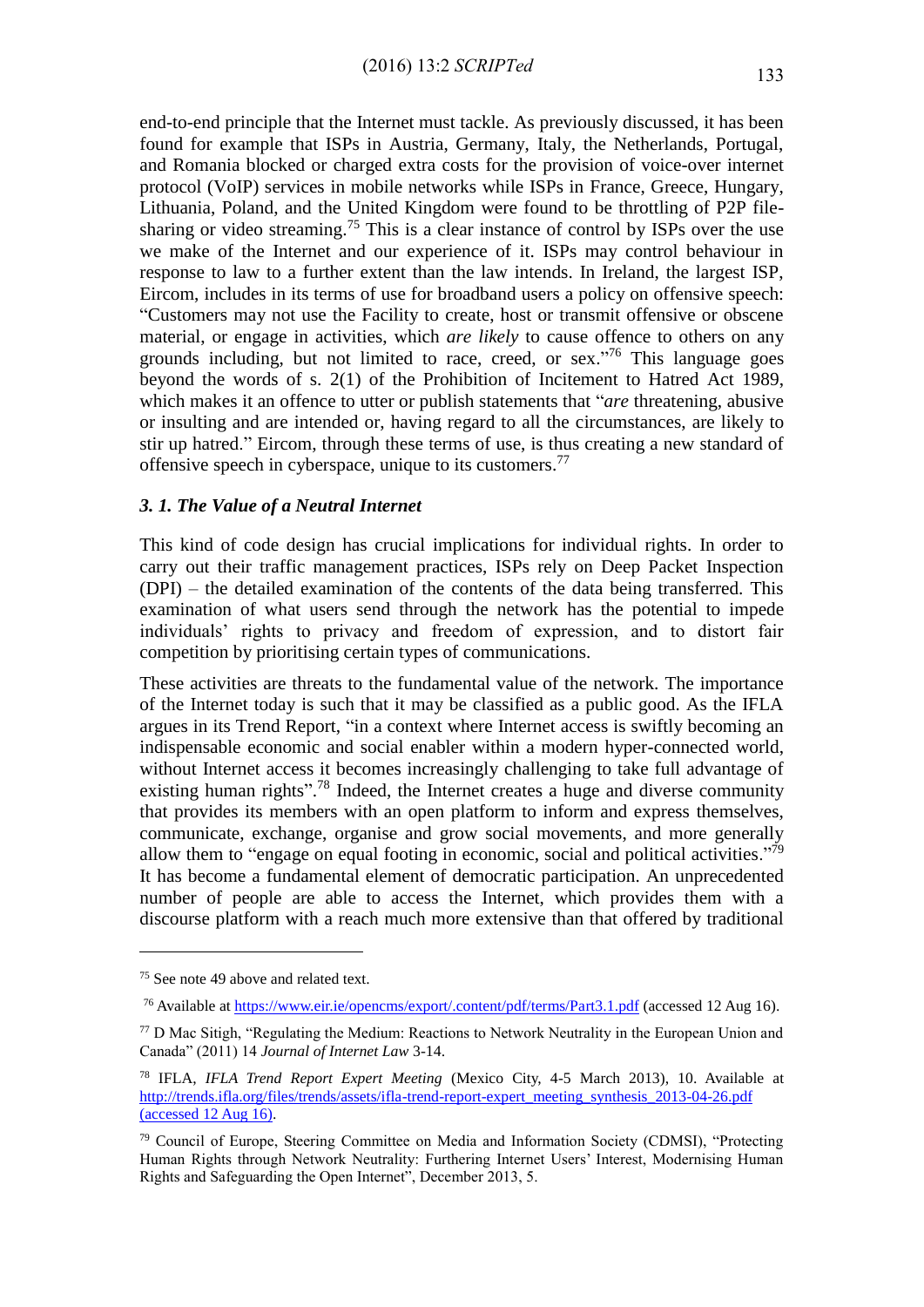media. Not only does the Internet provide easy and free access to information sources, it also allows people to contribute to debates in a way not possible before: "With the removal of spatial and temporal bounds, and the freedom to participate anonymously or pseudonymously, the internet facilitates town-hall type gatherings and the creation of communities that might not otherwise have formed."<sup>80</sup> Allowing everyone to vote is not enough for democracy to be realised – individuals must have the opportunity to voice their opinions, put them up to challenge by others, and exchange ideas. And the less costly it is to do so in terms of time and resources, the better it is. The Internet provides for that, and in addition is an indispensable vector of participation in more routine, yet still crucial, activities. One needs only think of the amount of daily transactions and personal business or social activities we carry out through the Internet. Almost all dealings with our banks, telephone companies, electricity and gas providers, gyms, universities, etc., are made online. Without an Internet connection, we are automatically shut off from easy, streamlined access to these essential services.

Historically, the Internet was regarded simply as a new communications medium, prone to influence by market forces and profit considerations. Even today, some still take this view, and advocate for leaving it to the hands of commercial entities to define its place in our society.<sup>81</sup> But the Internet has such an important role for all modern individuals that it should be considered essential for the protection of human rights, and access to it should be treated as a public good: it serves functions from which no one should be excluded, and whose consumption by one person should not reduce consumption by another. $82$  The problem is that ISPs, the providers of access to the Internet, are commercial entities pursuing the maximisation of their profits, and so are not concerned about the provision of unfiltered and diverse information.<sup>83</sup> When ISPs "manage traffic" on the Internet, they "only do so in properly utilitarian manner for their benefit" – their priority is to utilise their network in the most efficient way, without regard to welfare and humanitarian concerns.<sup>84</sup> And because they are not public bodies, they are not subject to the same standards of human rights protection than public bodies.<sup>85</sup> In most countries, private actors are not subject to obligations to protect human rights – in the UK for example, the Human Rights Act 1998 explicitly provides that only public bodies are bound by the Act and expected to respect its provisions.<sup>86</sup> We can thus only rely on governments to police the behaviour of private entities. Emily Laidlaw explains the dangerous importance of "privately owned internet information gatekeepers  $(IIGs)^{n}$  – of which ISPs are an important type – in facilitating the internet's democratic potential.

The role of such regulators has not yet been settled, and, as of yet, they do not have any democratic or public interest mandate that assures the Internet's democratic potential is being facilitated. If the Internet is a democratising

<sup>80</sup> Laidlaw, see note 1 above, at 15.

<sup>81</sup> See A Renda, "Antitrust, Regulation and the Neutrality," *CEPS Special Report, No. 104* (April 2015).

<sup>82</sup> G Adamson, "Internet Futures: A Public Good or Profit Centre?", (2002) 11 *Science as Culture* 257- 275.

<sup>83</sup> Council of Europe, see note 79 above, at 23.

<sup>84</sup> Marsden, see note 10 above, at 12.

<sup>85</sup> Council of Europe, see note 79 above, at 18.

<sup>86</sup> *Human Rights Act 1998*, s 6.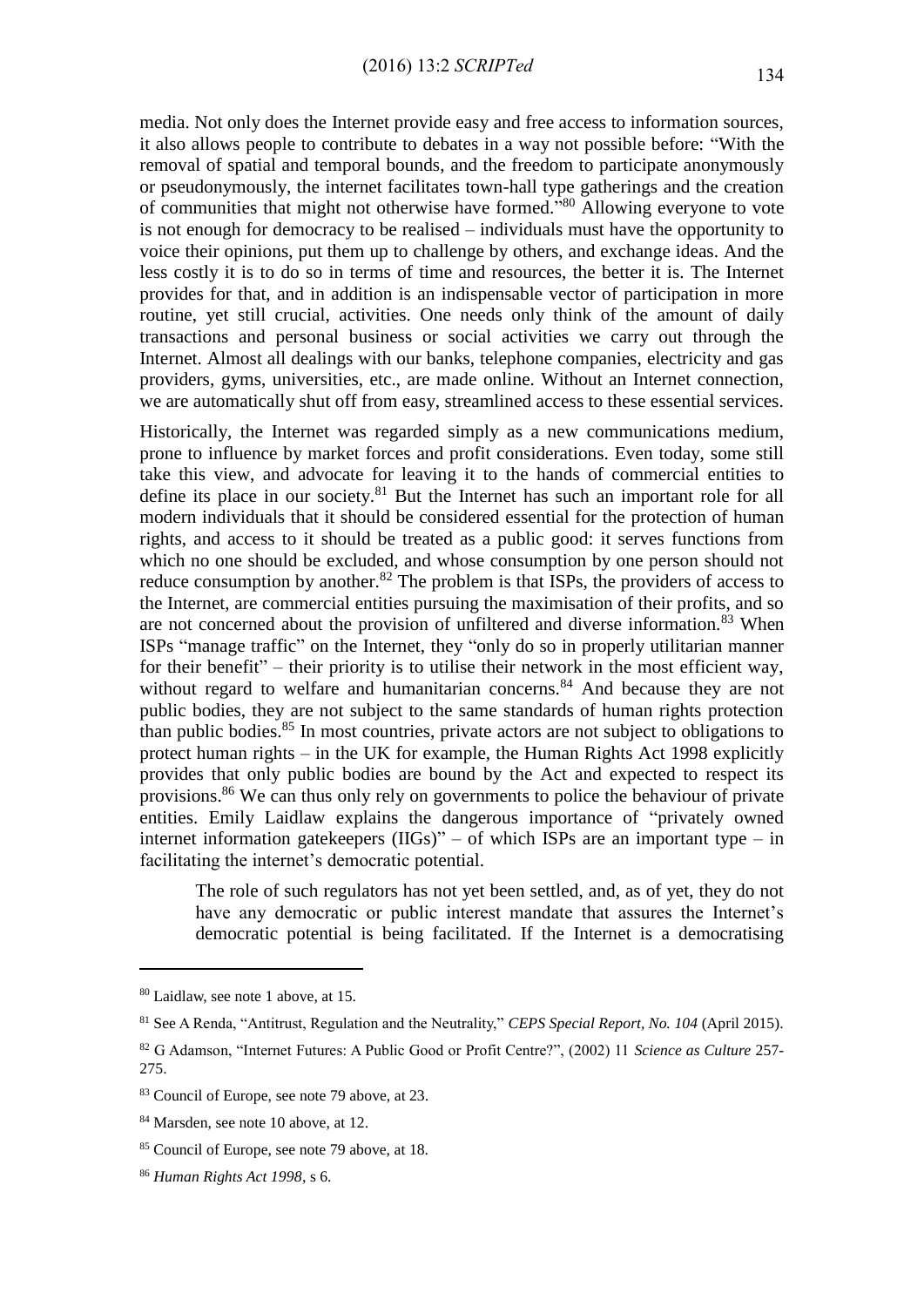force, we inevitably at present must rely on these IIGs for the realisation of this aspect of its capacity.<sup>87</sup>

Thus, in order to preserve the Internet's openness and to expand its access, regulations should be enacted to prevent ISPs from carrying out illegitimate discrimination of certain types of data. These regulations should pursue the goal of net neutrality, a fundamental principle of an open Internet, according to which "data packets on the Internet should be moved impartially, without regard to content, destination or source".<sup>88</sup> The Council of Europe recognises net neutrality as a "key enabler of human rights", <sup>89</sup> noting that "both net neutrality and openness facilitate inclusion, transparency, fair competition and non-discrimination with the goal of fostering participation, cooperative creativity and the full enjoyment of human rights".<sup>90</sup> Indeed, net neutrality furthers the "edges-empowering" character of the Internet, placing the end users in control of their communications, which allows them to send and access whatever kind of content they wish, without fear of an undesirable third party scrutinising their activities. We now turn to an assessment of how net neutrality preserves the Internet's capacity to foster participative democracy by protecting privacy and freedom of expression. We will also see that net neutrality is crucial to protect innovation and competition.

# *3. 2. Net Neutrality and Privacy*

Net neutrality is necessary for the protection of privacy rights. Enshrined by Article 8 of the European Convention of Human Rights (ECHR), the right to respect for private and family life establishes that "[e]veryone has the right to respect for his private and family life, his home and his correspondence." Traffic management and QoS practices will apply deep packet inspection which seeks to "read" some content information. Based upon this "reading" content may be blocked, throttled, or used for profiling. Whatever the purpose, the fundamental problem lies in the fact that if ISPs apply these kinds of policies, personal and even confidential information may be interrogated by the ISPs applying QoS principles. This conflicts with the right to confidentiality of communications,  $91$  and with "the right to respect for...private and family life...and correspondence."<sup>92</sup> The Council of Europe draws a useful analogy with the traditional postal services to illustrate how pervasive such an inspection is: it would undoubtedly seem unacceptable if a mailman was able to open every letter he had to carry, and, based on their content, decide at what speed these would reach their recipient, or even which of these would simply not get there.<sup>93</sup> One would feel deeply violated if private communications were scrutinised in this fashion, and so in the same

<sup>87</sup> Laidlaw, see note 1 above, 2.

<sup>88</sup> Murray, see note 8 above.

<sup>89</sup> Council of Europe, see note 79 above, at 5.

<sup>90</sup> *Ibid*, 10.

<sup>91</sup> European Data Protection Supervisor (EDPS), *Opinion of the EDPS on net neutrality, traffic management and the protection of privacy and personal data* (Brussels, October 7, 2011), 11.

<sup>92</sup> *European Convention on Human Rights*, Art 8.

<sup>&</sup>lt;sup>93</sup> Council of Europe, see note 79 above, at 19.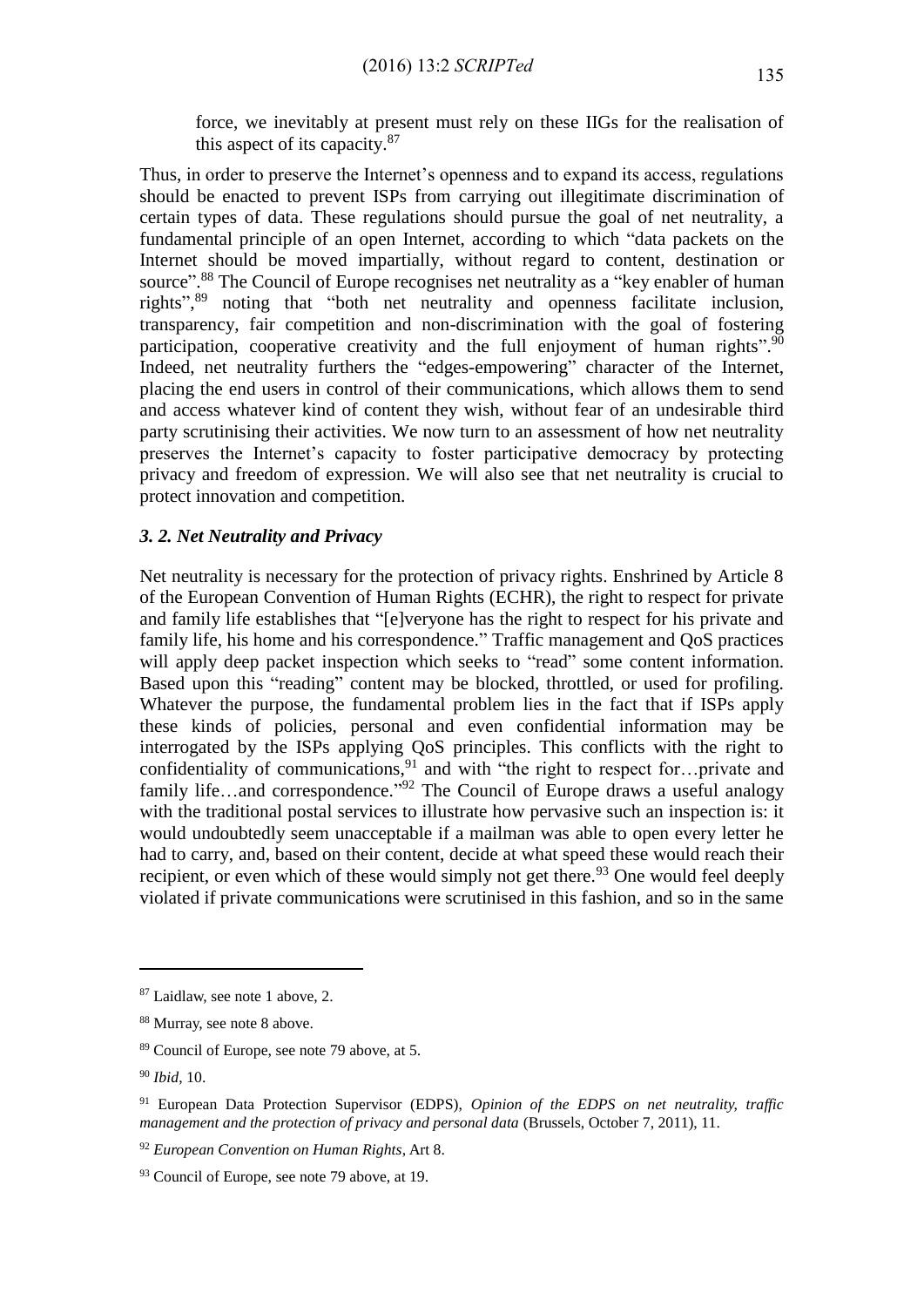way, deep packet inspection for reasons other than avoiding congestion on the network is an infringement on privacy.

Koops and Slujis evaluated the extent to which ISPs' traffic management practices could be an infringement of Article 8.<sup>94</sup> After recognising that "[i]f DPI is used and thus correspondence is intercepted by the ISP, there is a clear interference with users' right to privacy",<sup>95</sup> they conclude from their analysis that a finding of violation of Article 8 will be very rare, and will depend on "the kind of traffic that is managed and the reasons for this; the duration and scope of network management;…and the extent to which public authorities have been involved".<sup>96</sup> They notably argue that Article 8 will be violated only when traffic management takes the form of blocking, or when degrading or prioritising traffic is based on sender or recipient information. The thing is, these do happen. Governments and courts already order the blocking of a number of pornographic and file-sharing websites $97 -$  this requires ISPs to be able to identify who attempts to access those websites and to impede them from doing so. Moreover, ISPs' discrimination practices hinder the use of encrypted browsing, which "prevents internet providers from injecting ads into the pages you view and prevents them from logging your activities to sell to marketers…Without net neutrality, there's no telling what privacy-enabling tools will become unusable at the whim of internet providers." 98

It may be argued that traffic management methods can be used by ISPs without inspecting the content of communications, rather only inspecting the *type* of material carried. Such a method would use the IPv6 header to signify whether the packet should get priority treatment, without reading the content itself. Saying that this would not violate privacy because it does not access any information transmitted by users is a misconception. When Paul Ohm suggests "Net non-scrutiny" as an alternative to Net neutrality, which would allow ISPs to look at the TCP port numbers on packets but not to carry out deep packet inspection, he argues that "scrutiny without handling does not violate Net neutrality and handling without scrutiny does not necessarily implicate privacy".<sup>99</sup> This relies on only one aspect of privacy, focused on privacy of communications. One should consider privacy more broadly, as the ability to access any content with an assured transmission speed, that does not vary according to

<sup>94</sup> B-J Koops & JP Slujis, "Network Neutrality and Privacy According to Art. 8 ECHR", 3(2) *European Journal for Law and Technology* (2012) available at<http://ejlt.org/article/view/90/233> (accessed 12 Aug 16).

<sup>95</sup> *Ibid*, 5.

<sup>96</sup> *Ibid*, 13.

<sup>97</sup> On the Comcast affair : P Eckersley, F von Lohmann & S Schoen, "Packet Forgery By ISPs: A Report On The Comcast Affair", *Electronic Frontier Foundation*, Version 1 (28 November 2007). On various filtering and blocking orders by the UK government: E Johnson-Williams, "A Quick Guide to Cameron's Default Internet Filters," *Open Rights Group* (30 July 2013) available at <https://www.openrightsgroup.org/blog/2013/a-quick-guide-to-camerons-default-internet-filters> (accessed 12 Aug 16).

<sup>98</sup> A Glaser, "An Open Internet is Essential to a Free Internet: Why Net Neutrality Should Matter to Everyone" (*Electronic Frontier Foundation*, 10 September 2014) available at [https://www.eff.org/deeplinks/2014/09/open-internet-essential-free-internet-why-net-neutrality-should](https://www.eff.org/deeplinks/2014/09/open-internet-essential-free-internet-why-net-neutrality-should-matter-everyone)[matter-everyone](https://www.eff.org/deeplinks/2014/09/open-internet-essential-free-internet-why-net-neutrality-should-matter-everyone) (12 Aug 16).

<sup>99</sup> P Ohm, "When Network Neutrality Met Privacy" (April 2010) 53(4) *Communications of the Association for Computing Machinery* 30-32.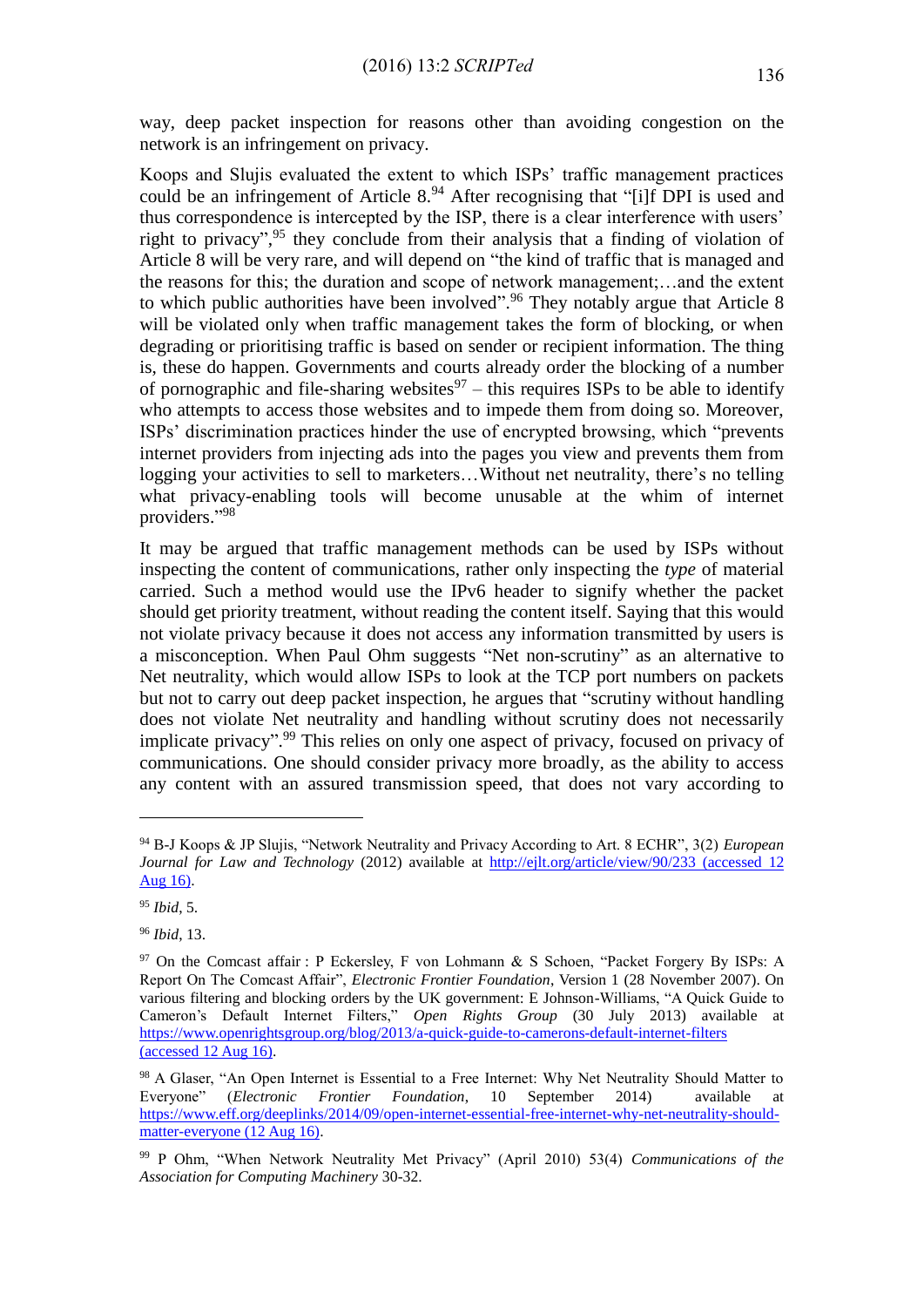whether the user is reading an online newspaper or streaming videos. Affording priority to certain types of content has a pervasive influence on one's freedom to choose the type of material one wishes to consult on the Internet.

This question of privacy is becoming increasingly topical, as the Investigatory Powers Bill comes closer to enactment. If passed, the Bill would grant powers of mass surveillance by authorising bulk interception of communications. Without a strong commitment to net neutrality enshrined in legislation, the Bill will grant such powers without any technical constraint on the ability to snoop into individual communications – widespread interception and examination of content will be made much easier by the lack of neutrality in ISPs' practices. Net neutrality is thus necessary to protect basic principles of privacy, and to ensure that technology is not an aid to unacceptable intrusion into citizens' communications.

#### *3. 3. Net Neutrality and Freedom of Expression*

Net neutrality plays an equally important role in protecting freedom of expression. Article 10 of the ECHR ensures the right "to receive and impart ideas and information without interference". The Internet today is possibly the most important platform for expression, imposing no technical restriction on what people can say, and allowing for wide-reaching dissemination of opinions and debate. As the Council of Europe observes, "[i]n our current information society, the ability to freely receive and impart ideas and information and to fully participate in the democratic life is truly reliant on the nature of one's Internet connection".<sup>100</sup> While it may be contended that an Internet connection is not mandatory to "impart ideas and information", today it is undoubtedly the most efficient medium. Before we could make use of the Internet, public discussions were held physically, in town halls or public squares. The people who made the effort to come down there were very engaged and politically conscious people, or maybe frustrated citizens who wished to voice their anger. Political debates were mainly held on TV or on the radio, gathering politicians and public figures, but rarely ordinary citizens. Today, the Internet allows anyone with a connection to participate in such discussions and debates in real time. This is a formidable evolution towards a more inclusive and participative democracy. The Internet also affords its users a freedom to participate in an unrestricted fashion. Thanks to the anonymity and pseudonymity offered online, and thanks to an open design where censure is hard to execute, people are free to engage in open debates where all opinions are pitted against each other in an unrestricted marketplace of ideas where discourse can elevate knowledge and reasoning. This open design also creates the opportunity to challenge harmful opinions to show their flaws, rather than outright banning them from expression and letting them retrench in dark corners where they can grow and reinforce each other around hatred.

Having a neutral Internet, where ISPs cannot inspect the content of communications and speech, prevents a strong chilling effect on speech coming from people knowing they are constantly watched and monitored. Al Franken has called net neutrality the "free speech issue of our time", because he believes that "the Internet is the public

<sup>&</sup>lt;sup>100</sup> Council of Europe, see note 79 above, at 6.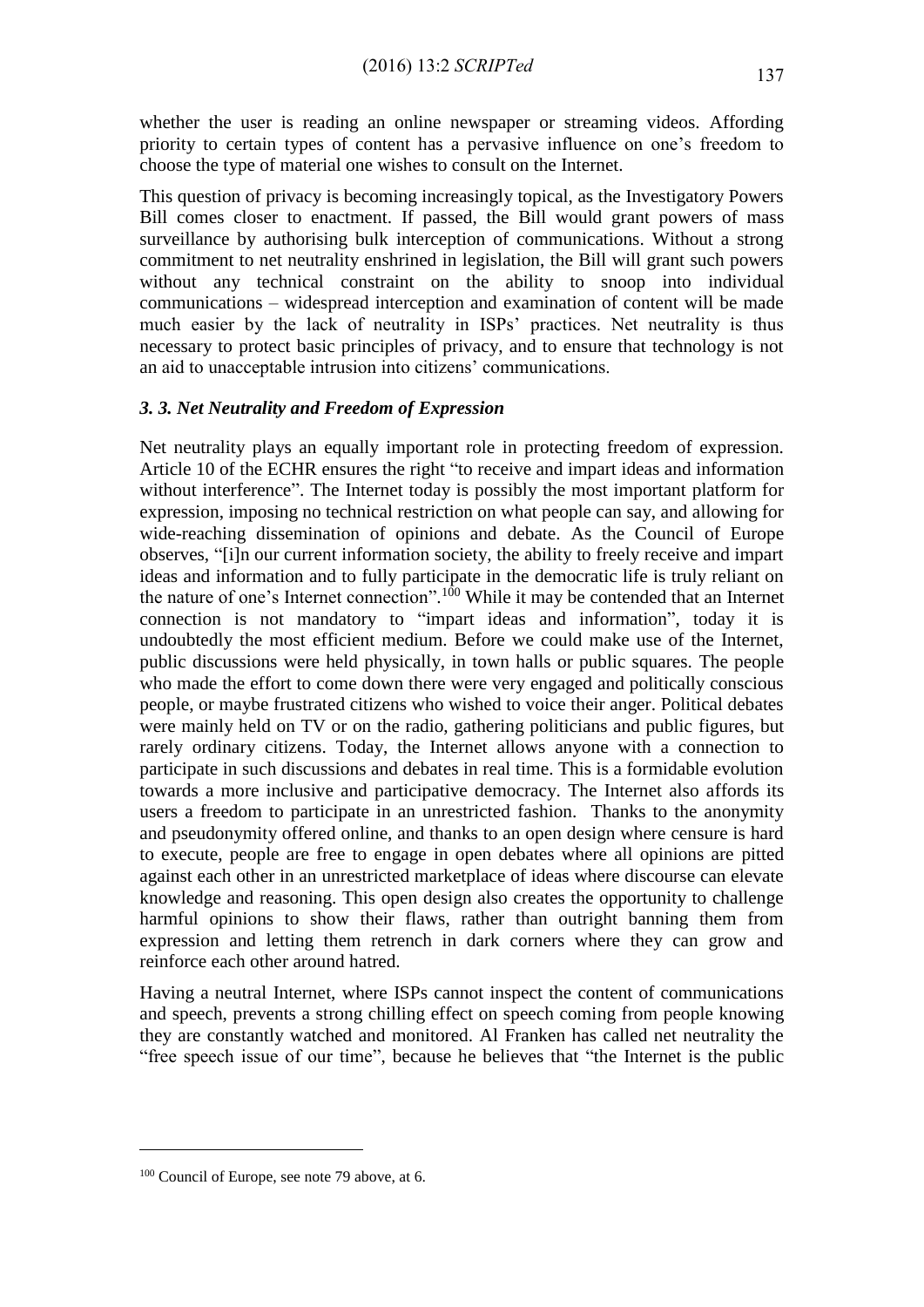square of the  $21^{st}$  century."<sup>101</sup> Similarly, Brown and Marsden point out that "traffic management techniques affect not only high speed, high money content but, by extension, all other content too."<sup>102</sup> As the most important communication platform, the Internet requires the most extensive efforts be put in to protect freedom of expression. And ISPs, as providers of access to this platform, should not be able to use techniques to encroach on freedom of speech. Regulators have a responsibility to provide and secure access to such a platform to enable people to realise their free speech rights. As Marvin Ammori argued in his seminal article "First Amendment Architecture", realising the aim of the First Amendment requires more than "negative liberty", whereby the government refrains from any involvement in speech. Under negative liberty, government cannot ensure access to digital spaces because it would be making decisions about who can speak that should be left to the private market.<sup>103</sup> This is a fundamental misconception about the nature of the right to freedom of expression. In order to be enjoyed freely by all, this right requires more than a lack of interference in people's exercise of it – it requires the development and maintaining of an "architecture" designed to provide spaces for this exercise. If we leave it to ISPs and private entities to decide what kind of content can and cannot be delivered, or who will have easy and streamlined access to platforms of expression and who will not, we effectively shut out a proportion of the population from access to necessary spaces for expression. The government is thus required to positively act, through net neutrality regulation, to ensure these spaces exist and are open to everyone, in the same way.

Beyond the issue of the provision of free speech architecture, we must see that by preventing certain services and information to be diffused to Internet users, traffic management techniques such as filtering and blocking have a feel of censorship. Mac Sithigh gives the example of when the pro-choice group NARAL was refused permission to use a "short code" SMS facility provided by large carrier Verizon in the U.S., to illustrate "the dangers of allowing unregulated service providers to pick and choose between content providers, thus regulating, in practice, not just the communicative rights of the provider but the actual content received by the consumer." <sup>104</sup> Although the NARAL dispute only concerns a refusal to issue a short code and thus does not touch upon differential treatment network traffic, it efficiently illustrates both the capacity and willingness of telecoms service providers to refuse access to the network as it suits them, without any legal basis. Already highly controversial on its own, censorship becomes even more controversial when it is effected by private actors, here ISPs. Marsden shows that Deep Packet Inspection is

<sup>101</sup> A Franken, "Net Neutrality vote will be a win for free speech", (*MashableUK*, 25 February 2015) available at <http://mashable.com/2015/02/25/al-franken-net-neutrality/#FWo98lVeBkqL> (accessed 12 Aug 16).

<sup>102</sup> I Brown and C Marsden, *Regulating Code: Good Governance and Better Regulation in the Information Age* (Cambridge: MIT Press, 2013), 142.

<sup>&</sup>lt;sup>103</sup> See for a discussion of negative liberty and free speech: M Ammori, "Digital Spaces and the Future of Free Speech" (*Huffington Post US*, 28 May 2011) available at [http://www.huffingtonpost.com/marvin-ammori/digital-spaces-and-the-fu\\_b\\_841408.html](http://www.huffingtonpost.com/marvin-ammori/digital-spaces-and-the-fu_b_841408.html) (accessed 12 Aug 16).

<sup>104</sup> D Mac Sitigh, see note 77 above, at 2. See also A Liptak, "Verizon Rejects Text Messages from an Abortion Rights Group", *New York Times*, Sept. 27, 2007.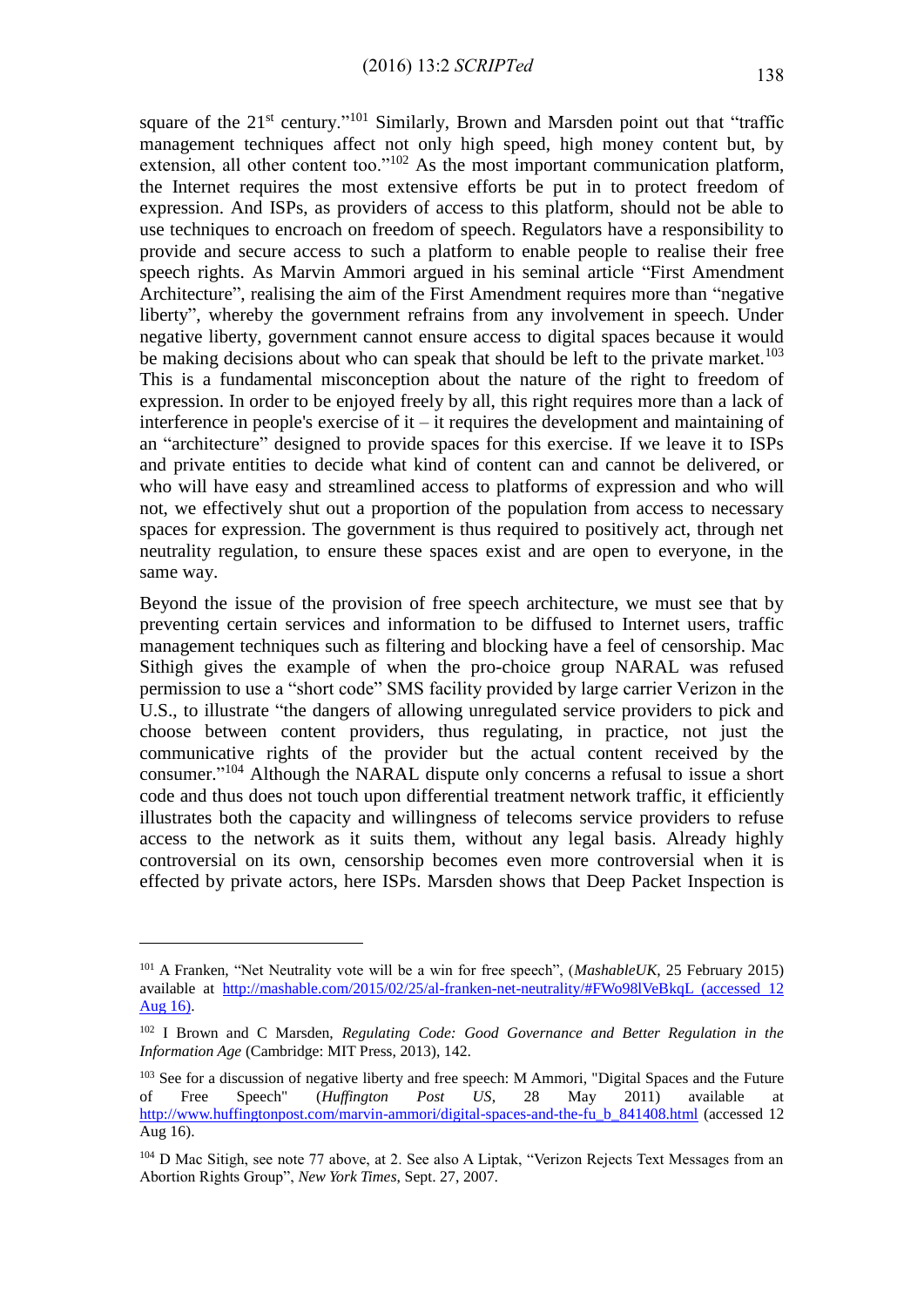increasingly used both by Western ISPs and in countries with more autocratic governments. It happens through co-regulation:

The government sets the rules and the ISPs are allowed a broad measure of independence as to process to achieve the results the government sets out. This is controversial in that it passes powers to control freedom of expression into private hands, often without the constitutional protections that govern public authority intervention and censorship $105$ 

It is crucial to strip ISPs of their ability to discriminate and censor, so that such a dangerous power is not exercised by non-accountable actors.

Just as with privacy, the importance of protecting freedom of expression through net neutrality is highly topical when one considers the imminent enactment of the Investigatory Powers Bill. In an era of mass surveillance, where intelligence agencies have widespread power and legitimacy to watch and monitor everyone's communications and activities on the Internet, ISPs being co-opted by the government to maintain a backdoor into these communications is highly dangerous. Leaving ISPs the ability to inspect content maintains this backdoor. The chilling effect on speech in this instance is even stronger: knowing one's communications are watched by law enforcers makes people highly reticent to share "unconventional" or "inconvenient" opinions, out of fear of ending up on the records of "people to watch". This is exacerbated in countries with autocratic governments, where safeguards against arbitrary law enforcement may not be as strong.

In comparison, a non-neutral Internet can be an Internet of censure, where scrutiny of speech and communications would chill the expression of contentious views, thereby excluding minority views and reinforcing majority opinion.<sup>106</sup> Net neutrality thus enables freedom of expression by removing barriers to the transmission of communications and by making it impossible for "inconvenient" opinions to be arbitrarily censored, or unexpressed in the first place. <sup>107</sup>

#### *3. 4. Net Neutrality, Innovation and Competition*

Net neutrality also has a vital role to play in innovation and fair competition, and of freedom to conduct business, as enshrined in Article 16 of the EU Charter of Fundamental Rights.<sup>108</sup> The market for Internet content promotes creative innovation by imposing low barriers to entry. This is thanks in great part to the end-to-end architecture of the Internet, which creates "an infrastructure fundamentally open to the creative contributions of a multitude of innovators, be they hardware designers, network operators, application creators, or content authors."<sup>109</sup> However, traffic management practices raise these barriers by making it harder for new entrant content creators to distribute the product of their work at an acceptable level of quality.

<sup>105</sup> Marsden, see note 10 above, at 19.

<sup>106</sup> E Stoycheff, "Under Surveillance: Examining Facebook's Spiral of Silence Effects in the Wake of NSA Internet Monitoring" (2015) *Journalism & Mass Communication Quarterly* 1.

<sup>&</sup>lt;sup>107</sup> Council of Europe, see note 79 above, at 17-18.

<sup>108</sup> Charter of Fundamental Rights of the European Union, 2000/C 364/01.

<sup>109</sup> F Bar, W Baer, S Ghandeharizadeh, and F Ordononez, "Infrastructure: Network Neutrality and Network Futures" in K Varnelis (ed), *Networked Publics* (Cambridge: MIT Press 2008), 111.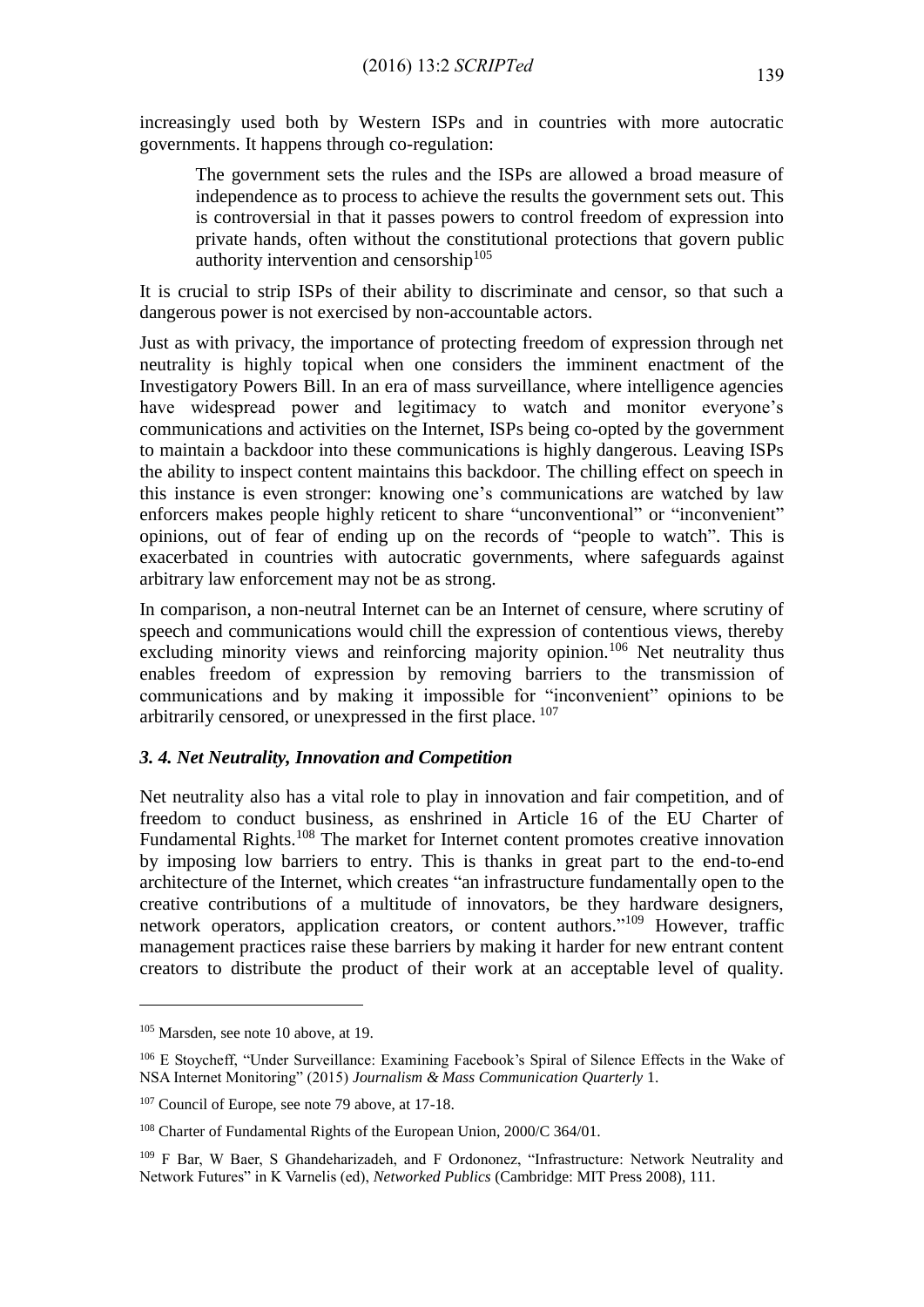Practices such as preferential agreements, whereby ISPs reserve specific portions of bandwidth to certain content providers to provide better quality service, harm content providers that do not have the means to pay for such agreements, thereby discouraging innovation and indirectly harming consumers.<sup>110</sup>

In 2014, the largest US cable and broadband provider, Comcast, entered into an agreement with Netflix whereby Netflix would pay Comcast for faster and more reliable access to Comcast's subscribers.<sup>111</sup> The agreement was justified by the fact that Netflix traffic uses a particularly high amount of the network's capacity, and so it should be asked to pay for its content to get to customers in a reliable way. Fair enough – Netflix has the necessary size and revenue to be able to pay for this, and Comcast subscribers will be happy to use Netflix at high speed. The problem is that this is profoundly detrimental for competition amongst content providers. By establishing that content providers are able to pay ISPs – probably a lot of money – to afford better transmission to their content, this effectively gives an enormous advantage to established players on the market which have the means to pay these sums. In the end, this prevents smaller, new entrants on the market from competing with the big ones. Cooper and Brown argue that "discrimination generally reduces application developers' incentives to innovate because it vests the control over which applications succeed or fail in the hands of network operators".<sup>112</sup> This discrimination leaves them "at the mercy of infrastructure owners, forcing them into business arrangements that would restrict their options."<sup>113</sup> It has been argued by ISPs that preferential agreements are what users want, since it would allow for more reliable transmission speeds in accessing high-volume content. But content providers who cannot pay the kind of money that Netflix paid to Comcast, such as start-ups, will get stuck in the slow lane.<sup>114</sup> While a more reliable connection is undeniably desirable for the content's users, it should not come at the expense of access to future innovation and exploration of "evolutionary paths". One should also not forget that if content providers are charged for accessing the network's fast lane, consumers are the ones who will foot the bill. This may be acceptable to the ISP's customers who use the content in question, but it is not acceptable to make consumers who subscribe to other ISPs, or who may want to use another content provider, to pay for this.

Preserving the end-to-end architecture of the Internet is thus crucial to promote innovation and to leave doors open to the next generation of content providers. As Lessig explained seventeen years ago, "[t]his end-to-end design frees innovation from

<sup>&</sup>lt;sup>110</sup> The authors acknowledge the distinction between interconnection disputes and true net neutrality disputes. However as argued by Timothy Lee in his essay *Beyond Net Neutrality: The new battle for the future of the internet*, we argue that interconnection disputes have the capacity to affect users in an equal manner to net neutrality and should be treated as equivalent in their effects. See T. Lee, *Beyond Net Neutrality* (Vox, November 12 2014). Available at [http://www.vox.com/2014/5/2/5665890/beyond](http://www.vox.com/2014/5/2/5665890/beyond-net-neutrality-the-new-battle-for-the-future-of-the-internet)[net-neutrality-the-new-battle-for-the-future-of-the-internet](http://www.vox.com/2014/5/2/5665890/beyond-net-neutrality-the-new-battle-for-the-future-of-the-internet) (accessed 12 Aug 16).

<sup>111</sup> E Wyatt and N Cohen, "Comcast and Netflix Reach Deal on Service" (*The New York Times*, 23 February 2014) available at [http://www.nytimes.com/2014/02/24/business/media/comcast-and-netflix](http://www.nytimes.com/2014/02/24/business/media/comcast-and-netflix-reach-a-streaming-agreement.html?_r=0)reach-a-streaming-agreement.html? r=0 (accessed 12 Aug 16).

<sup>&</sup>lt;sup>112</sup> A Cooper and I Brown, "Net Neutrality: Discrimination, Competition, and Innovation in the UK and US," (February 2015) 15(1) *ACM Transactions on Internet Technology*, Article 2.

<sup>&</sup>lt;sup>113</sup> Bar et al. see note 109 above, at 112.

<sup>114</sup> Franken, see note 101 above.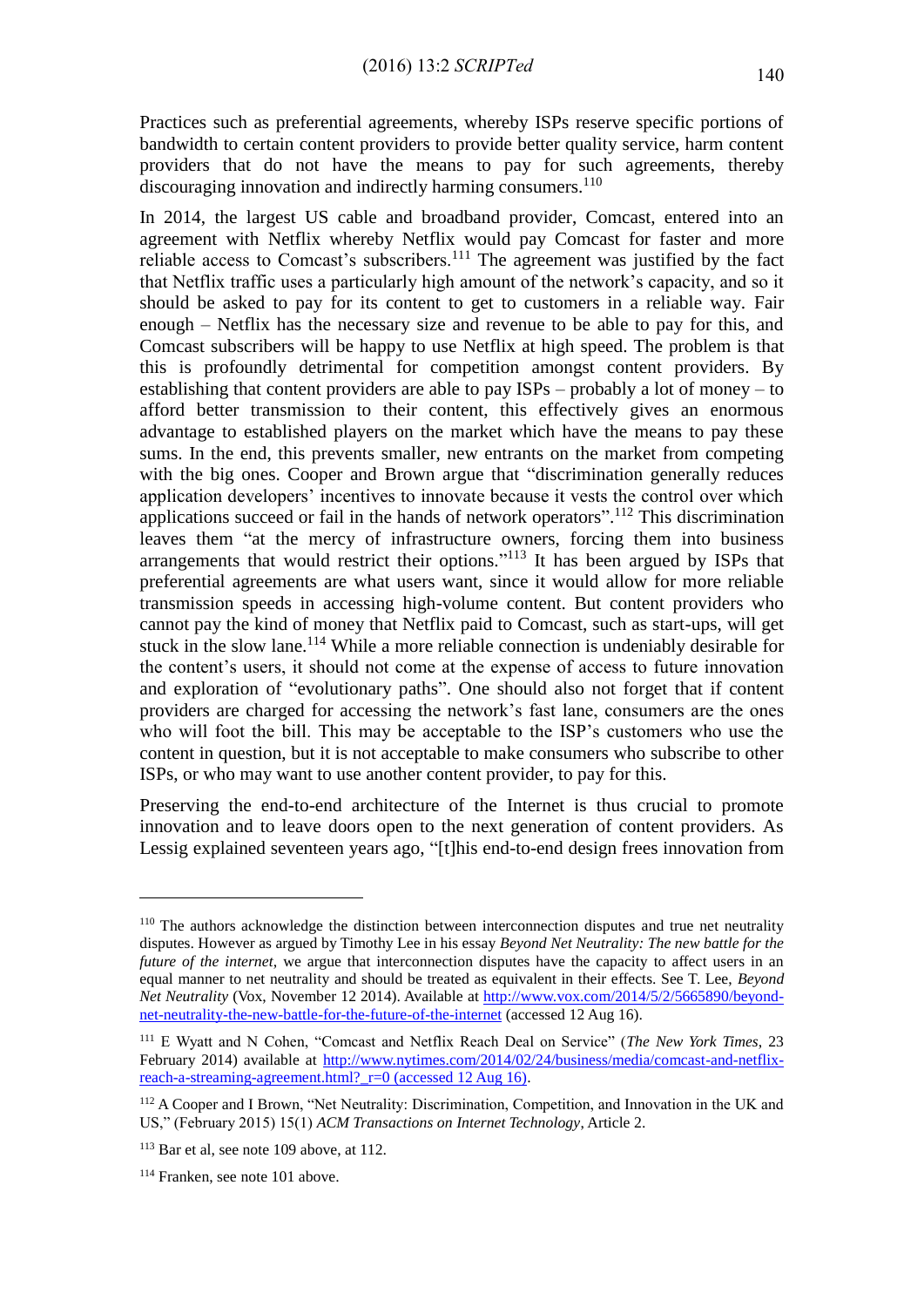the past. It's an architecture that makes it hard for a legacy business to control how the market will evolve."<sup>115</sup> This is the reason why Franken argues that net neutrality is "what prevents deep-pocketed corporations from buying an unfair advantage over new competitors."<sup>116</sup>

As we have already shown, some mobile ISPs use traffic management to reduce the quality of VoIP services, which directly compete with their telephony services.<sup>117</sup> VoIP users typically pay much lower charges per minute, and are therefore "much less profitable than dedicated phone subscribers".<sup>118</sup> This is highly disruptive of fair competition in the Internet content market. It renders VoIP services unusable or less reliable in the eyes of consumers, denying them access to novel services which could make their lives better. While Renda argues that ISPs' position on the market has been hurt by services such as Skype or WhatsApp, and thus that they should be allowed to compensate by charging more for better service quality, $1^{19}$  he overlooks the fact that Skype and WhatsApp rely upon high network quality and so are highly dependent on ISPs' services, while mobile network operators do not depend on them for their telephony services. It is true that these services use up an important share of bandwidth, yet it should not be their role to contribute to ISPs' necessary investments in expanding the network. If Virgin or BT need to develop their infrastructure further, to provide better network access, it should be on them; not on content developers whose concern should be creating new innovative services, and nothing else. Each player in the market should concern itself about improving its own services, not about trying to find someone to blame for the need to improve these services. Again, putting responsibility on content developers to contribute to investments in infrastructure, by asking them to pay for a reliable transmission of their services, will inevitably lead to a fundamentally unfair advantage given to big, rich content providers. Although the amount of throttling of VoIP services has certainly reduced since BEREC revealed these practices, they represent a worrying willingness by ISPs to discriminate or deprioritise certain services for their own commercial advantage, and measures should be taken to ensure that ISPs do not have the power to repeat this in the future.

The last issue we ought to deal with is that of zero-rating, a practice by ISPs which consists in excluding preferred content from data caps, so that downloading costs amount to zero in consumers' bills.<sup>120</sup> Content providers and ISPs enter into an agreement, whereby content providers pay ISPs to make their content available to the ISP's consumers at no cost. An example of this practice is Facebook's FreeBasics (originally Internet.org), a walled garden which includes only a handful of websites, not the whole Internet, and which is intended to "provide people with access to useful services on their mobile phones in markets where internet access may be less affordable".<sup>121</sup> FreeBasics was recently banned in India following powerful

<sup>115</sup> L Lessig, "Architecting Innovation", *The Industry Standard* (14 November 1999).

<sup>116</sup> Franken, see note 101 above.

<sup>&</sup>lt;sup>117</sup> See note 49 above and related text.

<sup>118</sup> Marsden, see note 10 above, at 15.

<sup>119</sup> Renda, see note 81 above, at 6.

<sup>120</sup> C Marsden, "Comparative Case Studies in Implementing Net Neutrality: A Critical Analysis of Zero Rating" (2016) 13 *SCRIPTed* 1, 7.

<sup>&</sup>lt;sup>121</sup>Available at<https://info.internet.org/en/story/free-basics-from-internet-org/> (accessed 12 Aug 16).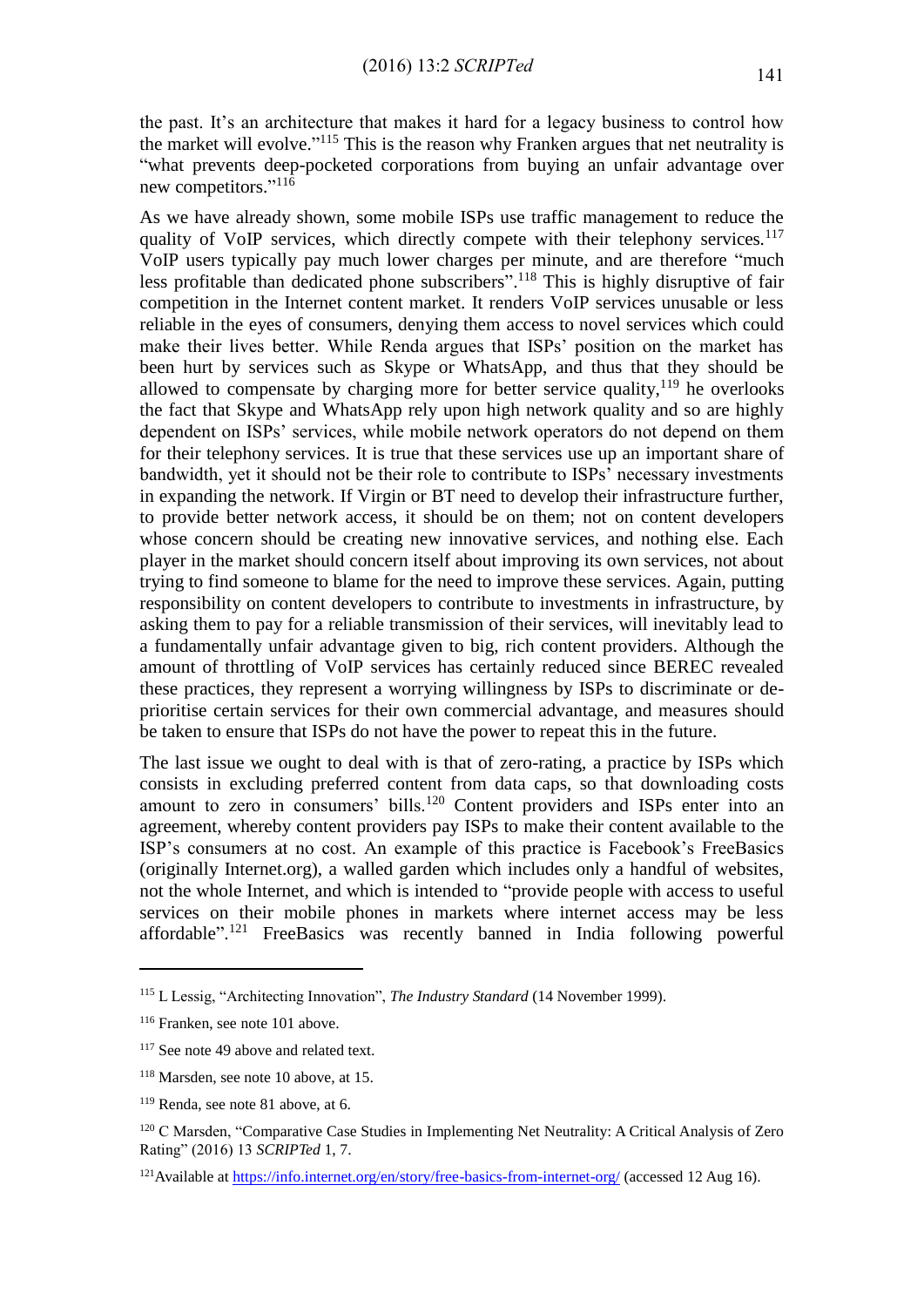mobilisation by civil society against what was deemed a threat to net neutrality. Indeed, FreeBasics effectively allowed Facebook to monopolise a system of information by retaining the power to decide what services Indian consumers could have access to. Zero-rating has been banned in various other countries, such as Canada, Brazil or Slovenia<sup>122</sup>, as it constitutes an important threat to fair competition and innovation, and to net neutrality. As Tim Wu has argued, the fact that content creators do not have to pay anything in order to make their content available to users' ISPs facilitates their entry on the market, and promotes a wide array of choice for consumers.<sup>123</sup> If we allowed ISPs to charge content providers, this would lead to what Wu calls "fragmentation", whereby certain content would only be available through certain ISPs, thus creating "multiple Internets". <sup>124</sup> The "[p]otential welfare losses could also be significant as consumers would find themselves foreclosed from accessing content available only on rival service providers, and content providers would find themselves unable to reach certain segments of the population captive to service providers with whom no agreement had been reached"<sup>125</sup> Zero-rating is thus a practice that runs counter to an open and neutral Internet.

The challenge that these various practices pose to the end-to-end architecture and to innovation on the Internet was identified and explained by Mark Lemley and Lawrence Lessig fifteen years ago, when unfair practices by network owners first arose:

An architecture that maximizes the opportunity for innovation maximizes innovation. An architecture that creates powerful strategic actors with control over the network and what can connect to it threatens innovation. No doubt these strategic actors might choose to behave in a procompetitive manner. There is no guarantee that they will interfere to stifle innovation. But without competition or regulation to restrict them, we should not assume that they will somehow decide to act in the public interest.<sup>126</sup>

The threat to innovation that Lessig identified has in those past fifteen years been pushed back by efforts to keep net neutrality alive on the Internet. But it is coming back today, and it is bigger than ever, reinforced by arguments about the need to expand the network. Net neutrality-enforcing regulation is thus necessary to level the playing field, not simply for reasons of fairness to new entrants, but most importantly for consumer and citizen welfare around the world.

#### **4. The Importance of the Principled Approach**

Having established that network neutrality is necessary for a rights-friendly, open and innovative network, it remains to be shown that regulation through mandated network neutrality provisions is required to protect this principle. Research findings show that

<sup>122</sup> Marsden, see note 120 above.

<sup>&</sup>lt;sup>123</sup> T Wu, "Subsidizing Creativity through Network Design: Zero-Pricing and Net Neutrality" (2009) 23 *Journal of Economic Perspectives* 3.

<sup>124</sup> *Ibid*, 7.

<sup>125</sup> *Ibid*, 8.

<sup>126</sup> Lemley and Lessig, see note 74 above, at 938.